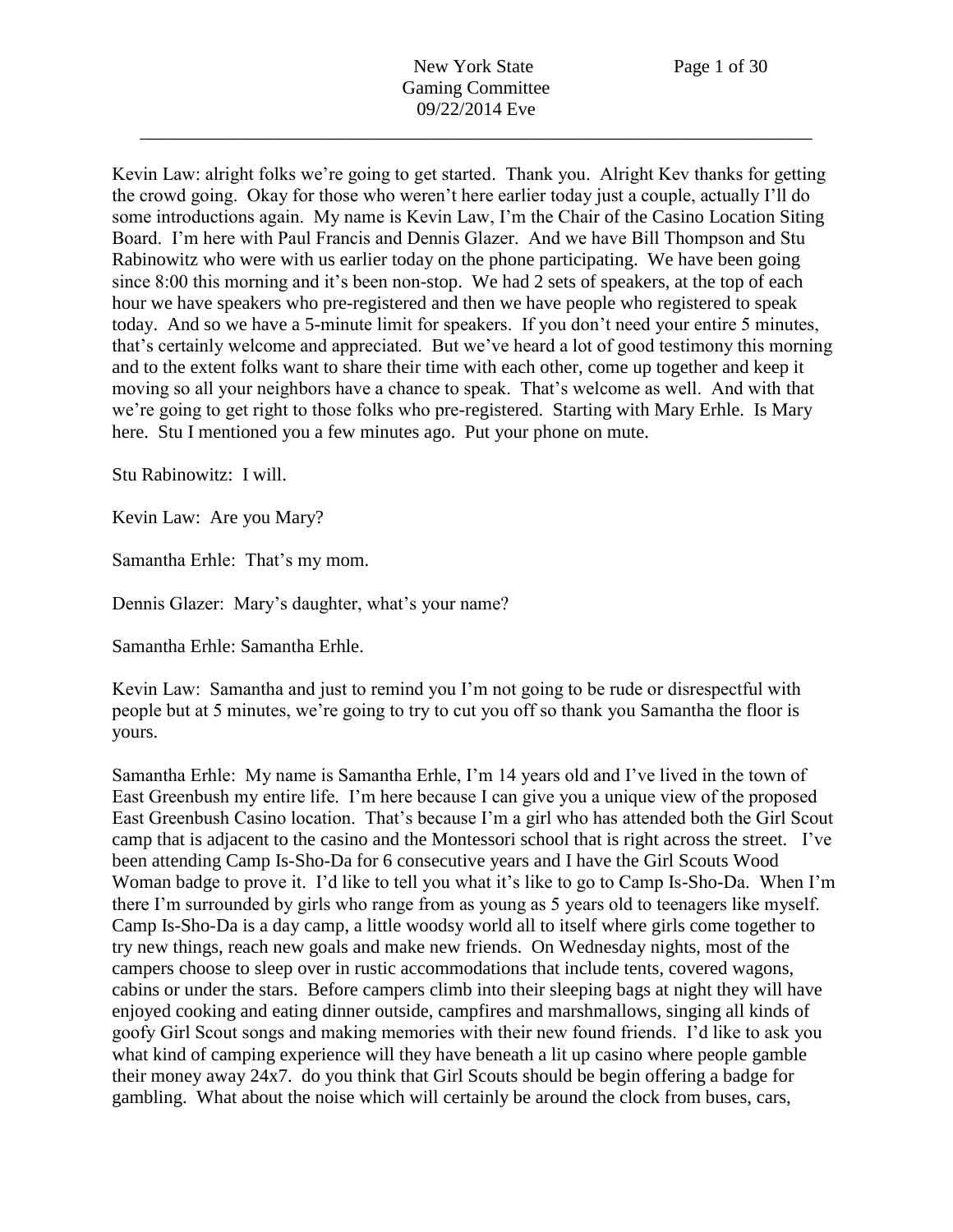trucks and not to mention the construction vehicles that will be on the site for years as the casino is built. What about the safety of the girls and their teenage counselors. For more than 50 years Camp Is-Sho-Da has been a refuge for girls from all over the capital region. A safe, nurturing place where they can be themselves and create themselves. But with a casino next door, you can forget about that. I'm also here to talk about the independent Montessori school that will also adjoin the casino property if it is built. I have attended Woodland Hill Montessori school for 11 years from the age of 3 to eighth grade. Woodland Hill has over 275 students including toddlers, preschoolers, kindergarteners, elementary students and middle schoolers in first through eighth grades. Woodland Hill has nature paths. It has gym classes held outdoors on a soccer field. And a cross-country track through the woods. It has custom-engineered playgrounds that even generate their own power to fun a well. It has a peace garden and an organic vegetable garden. Above all, it has children playing in and learning from everything that surrounds them. Does a casino belong next to these things? Who would want to send their kids to a school right next to a casino? Nobody. And should Capital View Casino plans become a reality what will Woodland Hill's parents tell their children in the car as they drive past the casino on the hill? I wouldn't want to be the parent responsible for explaining what goes on in that building to my children. On behalf of the Girl Scouts at Camp Is-Sho-Da and the students at Woodland Hill Montessori school I ask that you site the Capital Regions Casino some place other than East Greenbush. Thank you.

Dennis Glazer: Nice job Mary. I was talking about you raising your daughter.

Kevin Law: Thank you Samantha. Glen Saunders.

Glen Saunders: Hi, as you figured out my name is Glen and I'm here to vehemently opposed the casino in East Greenbush, big surprise. Basically, we don't need this thing, we don't want this thing. I've been a resident of East Greenbush for 25 years. When my wife and I finished college we had 3 advanced degrees between us in engineering and technical fields. We had our choice of where to locate and we could have elected to move to the popular tech locations like Boston, Silicon Valley or Seattle where a lot of our contemporaries were going at the time and continue to go today from the engineering schools in our area. But we wanted to stay in Upstate New York because we like it here. So we found a nice piece of land, we built a house with our own two hands I might add, and settled in East Greenbush. But I can say without question that if there had been this sleazy low brow Wal-Mart style casino perched in the top of Thompson Hill as Capital View is proposing there is no way we would have ever chosen to stay in this area. Is that really what Governor Cuomo and the whole gaming referendum or the constitutional amendment is all about? Do we really want to chase people out of this nice residential town and drive even more professionals out of Upstate New York? I don't think so. I have a lot to say about casinos themselves. This casino, there's a lot of evidence that casinos are very destructive. This is a colossally bad idea borne by a corrupt and predatory developer. Personally, I believe that promoting casinos as an engine of economic development is irresponsible and disingenuous. Casinos make nothing of value and contribute nothing of value. They take money from those who can afford it least and give is to those who need it least. They promote sleaze, corruption and they suck the value out of an entire host community. But, far be it from me to oppose a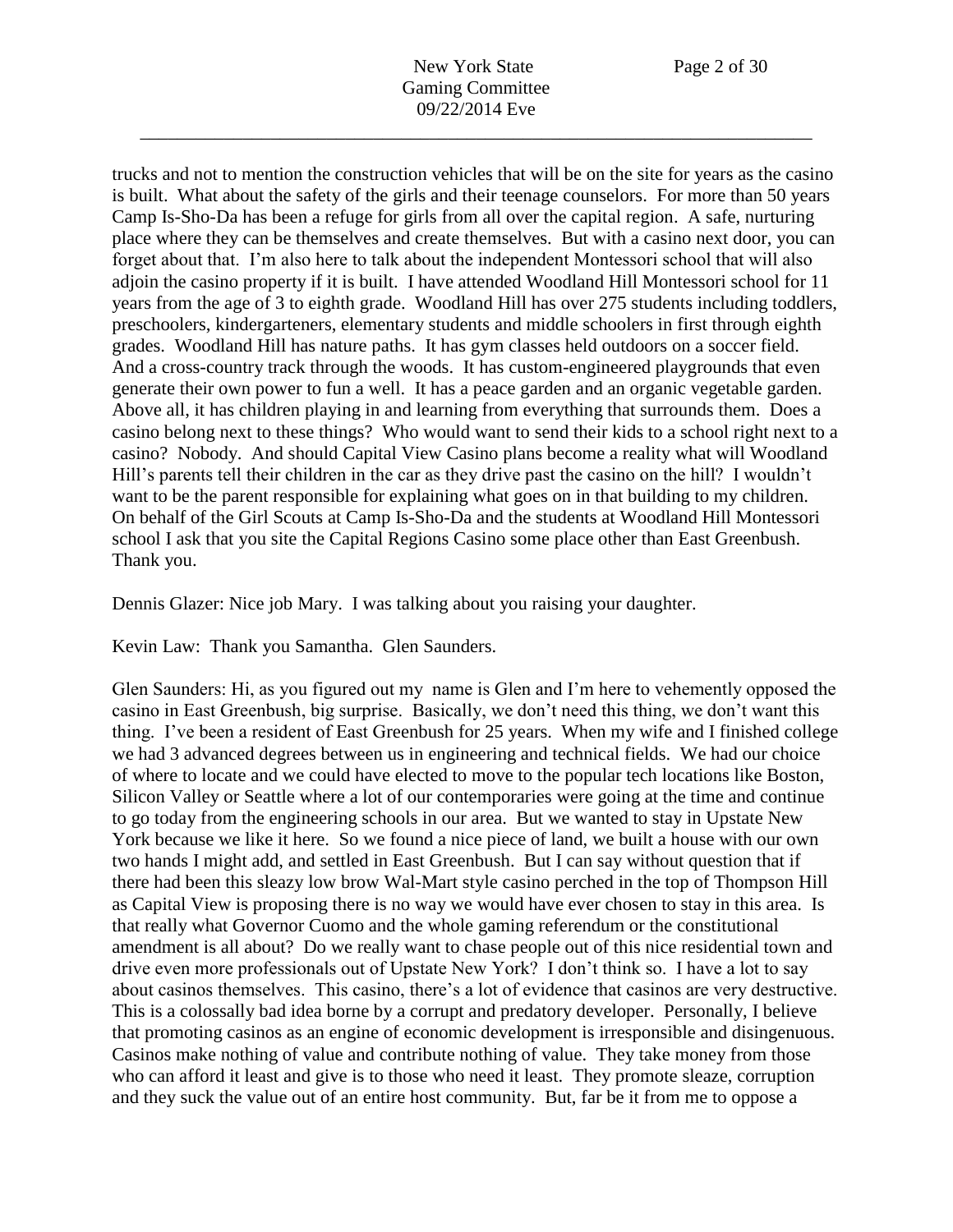New York State Page 3 of 30 Gaming Committee 09/22/2014 Eve

\_\_\_\_\_\_\_\_\_\_\_\_\_\_\_\_\_\_\_\_\_\_\_\_\_\_\_\_\_\_\_\_\_\_\_\_\_\_\_\_\_\_\_\_\_\_\_\_\_\_\_\_\_\_\_\_\_\_\_\_\_\_\_\_\_\_\_\_\_\_\_\_

community that wants a casino, Schenectady, Howe's Caves. The residents of those communities would like a casino, then by all means that's your right go right ahead. I'm a resident of East Greenbush and despite what Capital View or the town board might want you to believe, we do not want a casino in our community. You've heard a lot about and read a lot about how our town board conspired with the developers to support this project, skirting open meeting laws, promoting their own interest over the interest of their supposed constituents. How there was no time for a referendum but that somehow other communities managed to have time to have one. As residents we ended up having to sue the town. We watched as our voices were trampled and our interests brushed aside. We collected thousands of signatures in opposition, but still the board continued to do just what the developer told them to do, rather than what the people who elected them demanded they do. We watched as our elected representation failed to represent us while the casino project with all its associated sleaze and corruption moved forward at every step of the way. We stood witness to the sleazification without representation of our community. My understanding is that the site selection criteria that this board will use in evaluating proposals includes 20% under support from the host community. You don't have to look very far to see how opposed this community is to this project. Although the town board has successfully blocked an actual referendum which would have undoubtedly shown the community does not support this project, we do have data from residents who cared enough to sign petitions either in favor of or in opposition to the casino. Using data available from those signatures on residency we can show that there are about 6 times as many residents opposed to this project as in favor. Clearly this project does not have the support from the host community. I respectfully ask that the Gaming Facility Location Board show a score of 0 under support from the host community in your evaluation of the Capital View Proposal and recommend to Governor Cuomo that siting sleazy Wal-Mart style casino in a residential neighborhood of a host community that is not distressed between an elementary school and a Girl Scout camp would be a very, very bad idea. We don't need this thing. We don't want this thing. Thank you.

## Kevin Law: Bonnie Lester

Bonnie Lester: Hi, my name is Bonnie Lester, I am from East Greenbush, New York and I have a rebuttal that I'd like to make and to help make my rebuttal I have a few pictures am I allowed to give it to you for just a quick look?

## Kevin Law: Sure.

Bonnie Lester: I am taking, oh keep them. I have some pictures that I want to submit for the record so I am opting so you can take a few moments just to look through. I'm taking something out of my presentation here because I think it's important for you to take a look at a few of those pictures. As I said, my name is Bonnie Lester, I'm a resident of East Greenbush, New York and I wish to address Capital View's Executive Summary stating in exhibit 5 that Hampton Manor, a development in which I live for more than 37 ½ years is one of two pockets of distress in East Greenbush. I find that statement to be extremely offensive to me, my family, my neighbors find it offensive and it's certainly a false statement. Capital View developers state Hampton Manor has an aging infrastructure. Okay yes, we are an old community which developers in the 1920s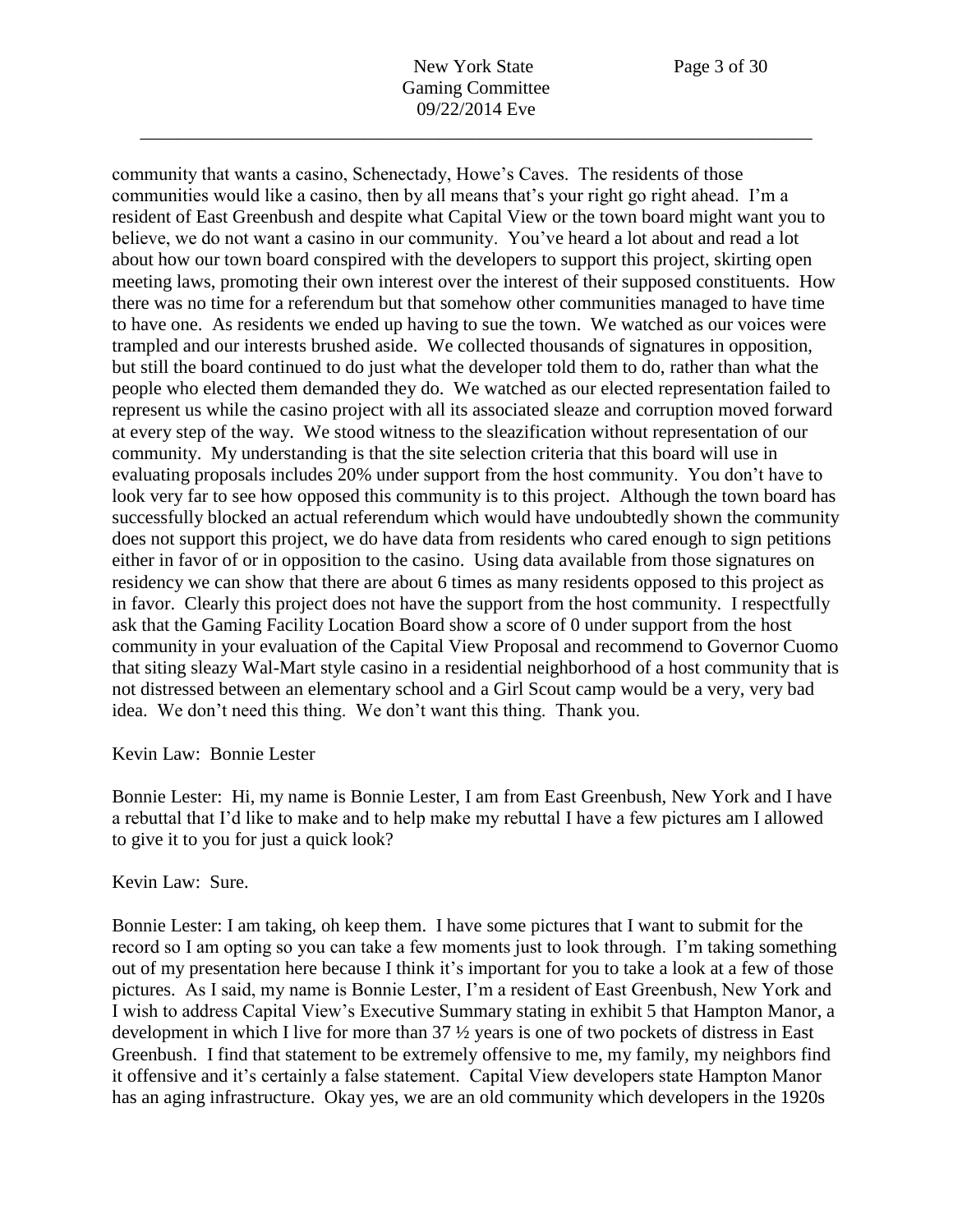actually starting building quaint little homes across the river from Albany okay and that's part of my development. Old doesn't mean that our community is distressed. Today Hampton Manor has 632 homes which are built around a small lake and Hampton Manor still remains a quaint little community. The photos I submit above prove this to be true. We know our neighbors, we care about our property appearances, most homes have 2 or more cars in their driveway and we all pay our taxes. We are no burden to the town of East Greenbush. East Greenbush does not need a casino to aid Hampton Manor, my community in any way. We have professionals, we have non-professionals alike living in Hampton Manor and some examples are, some of these people I know personally, pharmacists, nurses, teachers, a lawyer, state workers, retired town employees, an ex-fire chief, retirees from diverse occupations, business owners, college students, stay at home moms and much more. Hampton Manor is not impoverished. We are not a pocket of distress and we don't need assistance from any casino revenues. In November of 2011 Red Mill School located in Hampton Manor was recognized by the Federal Government as a Blue Ribbon School of Excellence and to qualify for that award, Red Mill School in Hampton Manor had to be in the top 10% of New York State schools for 5 straight years. According to Principal John Caporta, I talked to him of Red Mill School, they made the top 10% 9 years I a row in English, Language Arts and Mathematics. The children of Hampton Manor and throughout East Greenbush are well educated and do not need a casino to save them. Hampton Manor, oh this part I'll skip, if I have time. At the center of our community sits Hampton Manor Lake, it's perimeter is about 9/10 of a mile. Activities in and around Hampton Manor Lake include boating, fishing, ice skating, walking, jogging, biking and other activities. We have 2 parks in our community of Hampton Manor. Hampton Manor Park is a playground for children including a basketball court for the teams, and the other Onderdon Park has activities geared more for adults such as bocce pits, shuffleboard, horseshoes and a small putting green. People from many towns come into our community to enjoy Hampton Manor Lake and the parks. There's nothing distressing about our community. Hampton Manor hosts Music in the Park for executive weeks. We host Saturday in the Park every September, vendors we have people coming from all over East Greenbush to our neighborhoods. Coming to our towns, our little community for a time of physical activities and time of relaxation. In conclusion, Hampton Manor is rich in many ways and certainly does not qualify to be labeled a pocket of distress, a couple more sentences that the Capital View Casino developers have portrayed our community to be. Now it would appear that the Capital View developers and our town boards are not in touch with my community. I strongly urge that you reject the Capital View proposal for East Greenbush. My community doesn't need it, our town doesn't need it, we don't want it, give it to someone else. Thank you.

Kevin Law: Next is Mohammad Afas.

Mohammad Afas: Good evening. My name is Mohammad Afas, I'm here to speak in opposition to the proposed Schenectady Casino. I live in Schenectady and I'm a member of Schenectady Landlords Group. We had several discussions about the proposed casino and the majority of our members oppose a casino in Schenectady. We have 5 reasons for that: 1. At our June meeting 75% of our landlords and tenants signed the no casino petitions. We have concluded that there's no doubt that a casino will hurt the rental business, our rental business. A casino will decrease our property values and a casino will eventually contribute to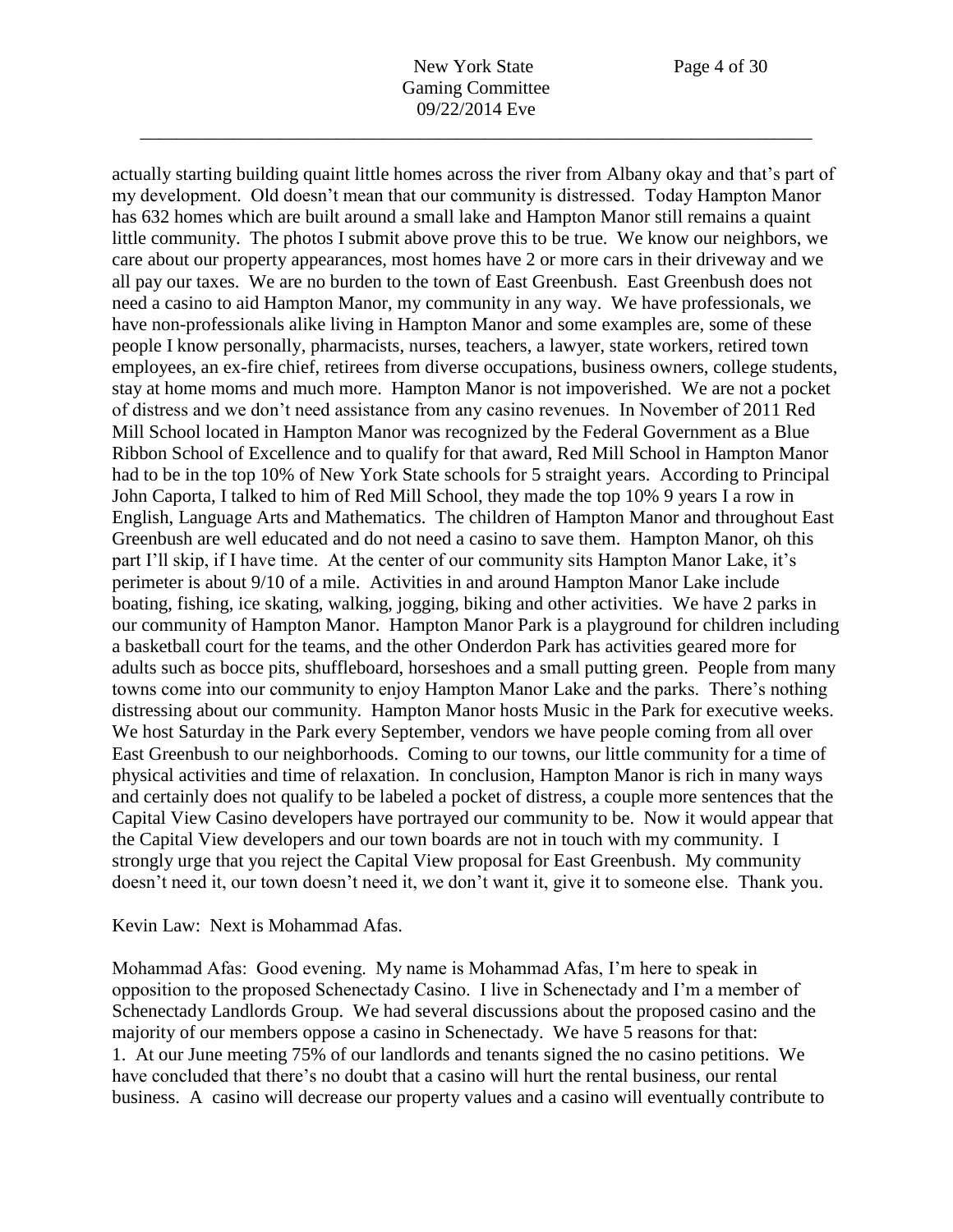the creation of more blight in our neighborhoods. More than 56% of our housing units in Schenectady are rentals. The city has about 15,000 rental units with a vacancy rate of 12% well above the accepted 5% considered healthy for a city. A casino within a walking distance from our neighborhoods will simply compound the housing problems that we have in Schenectady. We fear that by gambling rent money, tenants will kick-start the cycle of property neglect and blight. As landlords won't be able to pay their taxes and mortgages, abandon their properties, lose their investment resulting in a downfall of Schenectady neighborhoods.

2. On June 9, the casino proposal did not get a unanimous support from city council, from the Schenectady City Council. 2 out of the 7 voted against it. Councilman Erickson voted for the casino only after he promised that gambling revenues, he was promised that gambling revenue will be allocated for property taxes. Erickson though resigned 7 weeks later, he resigned. He left. Councilman Kozier who voted for the casino is not an elected councilman, he was appointed by the Democratic party. Mr. Kozier was appointed earlier in the year. Accordingly there is no popular support okay for the casino as they claim there is in Schenectady and there is no, not all the representatives are for the casino. And even the people that went and spoke at city council meetings and evening this morning I watched it on television, don't even live in Schenectady.

3. The close proximity of the Schenectady proposed casino site to the Union College dorms also located 1 mile away from Schenectady county community college will contribute to problem gambling among young students. Mary was just here talking about the East Greenbush who wants to send their kids to a school that has a casino? We have 2 colleges. Are, Union College is a walking 300 feet, less than 300 feet to the casino location. Schenectady county community college on the other end of Erie Boulevard. Nobody wants this casino. We're going to have problem with the kids. I cannot understand how could they do that. I understand one of you is a

University President, it's like putting a casino on Hempstead Turnpike. I've been to Long Island. It's like putting a casino on Union turnpike in front of St. John's University. We don't want that.

4. The closest of the proposed casino site to the Stockade Historic District will adversely impact the neighborhood. Stop the casino group. You know David was talking this morning and believed that a casino only a few blocks away from the neighborhood would threatened the quality of life in that neighborhood. Residents believe the casino will increase crime, traffic, gridlock and pollution and a host of negative health effect on Stockade.

5. The Alco site was being developed without a casino in the picture altogether. In the February 16 Gazette edition, David Buicko who is right there of the Galesi Group he announced we are full speed ahead on designing the harbor. We are full speed ahead on the utilities. The roads and all of the infrastructure needed this side. That was before, all this talk before the casino came into picture. We are designing the apartments right now. We are designing the condominiums right now. We retail space, all this stuff is happening. We strongly believe that we don't need the casino project and it will simply impede the development of the Alco site. The casino proposal is a poor use of this waterfront land. The casino requires more parking lots, designated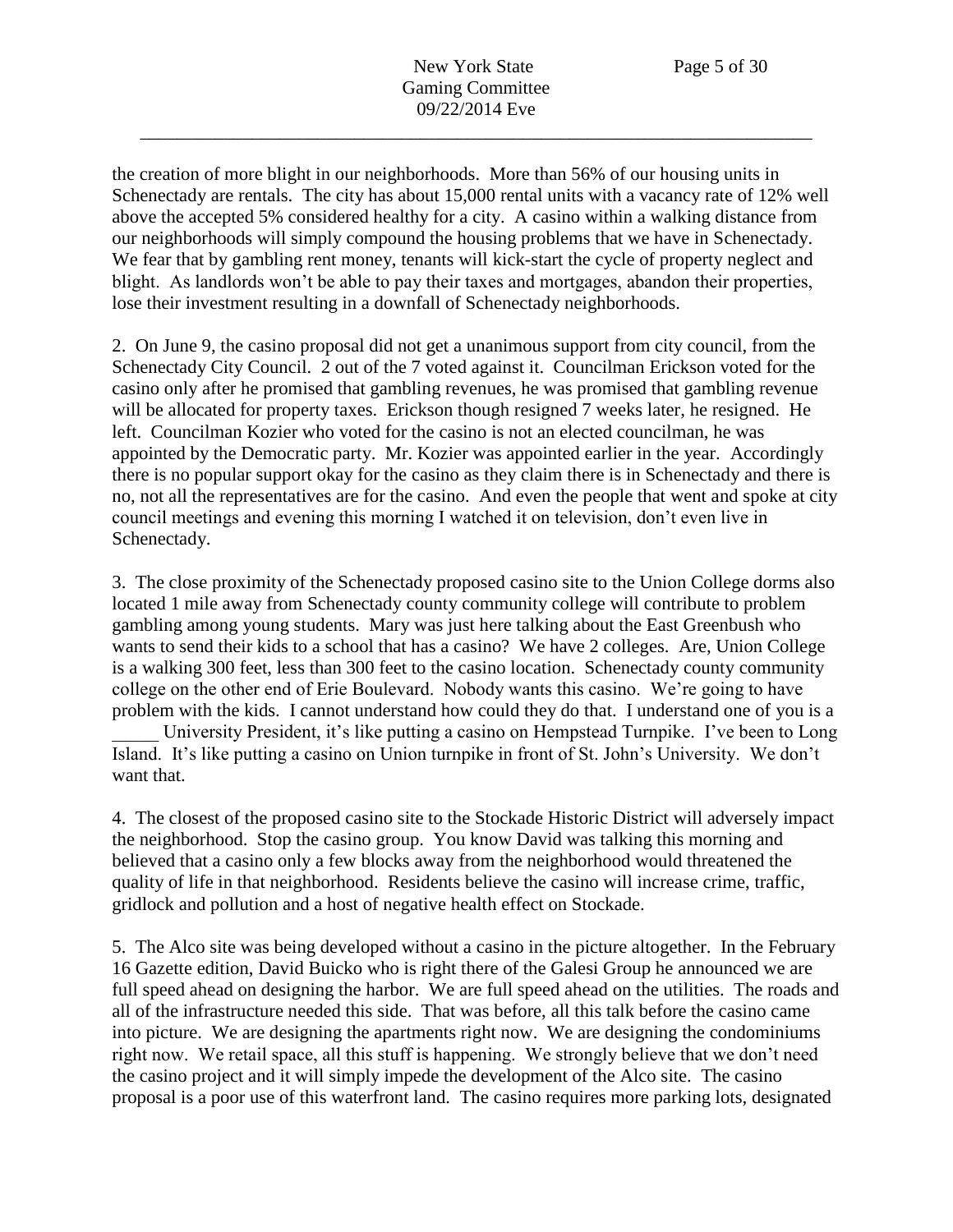areas of green space or community garden. Furthermore, after hearing the employees of the Sugar House this morning on television complaining about their company and how they're treating them, we don't want that company in Schenectady. We don't want it. Therefore we do not support the Schenectady casino project as the casino will fail to revitalize Schenectady, it will contribute to problem gambling among young college students, it will adversely impact the historic Stockade neighborhood and finally because plans were in place to revitalize Schenectady before the casino even came in the picture. I have with me Reverend Gregisby, he could not get a time slot, I appreciate if you could give him a few minutes.

Kevin Law: No, not happening. I'm sorry thank you for your comments but we have a process here and other people correctly registered and you could sign up but I've got to follow the process sir. It's unfair, you could leave materials with us. We'd be happy to take that. Thank you. And Ann Taylor. Now we go to the list of the people who registered today. Is that Ann? Good timing.

Dennis Glazer: The well dressed Ann Taylor.

Ann Taylor: Thank you.

Kevin Law: Okay you've got 5 minutes or less.

Ann Taylor: I'll be good. Knowing the site, my name is Ann Taylor as you know and I'm a resident of East Greenbush. I also work in East Greenbush for a small software company and I'm also a small business owner. Knowing the site is not properly zoned for it, the East Greenbush elected officials continue to forge ahead and pass every resolution to support the casino. The East Greenbush elected officials are also well aware the town of East Greenbush does not meet the New York State economic criteria for a casino. In the last 2 months alone, East Greenbush has seen a Starbucks Coffee House open and a Peebles Department Store. There's not a lot of municipalities in the area that are opening brand new department stores. Peebles is based in Virginia. So we're seeking out businesses brand new to the area. As the town planning board agenda is \_\_\_\_\_ the town is currently in the middle of various commercial projects which includes a hotel, not that casino one, a whole different one, in a whole different location that is properly zoned for it and another sports grill, The Recovery Room, which there's one across from Turning Stone so they're right in line across the state. In a 24 square mile town such as East Greenbush that is proof the town is not economically depressed. Also, as you've heard, East Greenbush has an affluence ranking of #40 in New York State where as the other applicants are much lower on the list such as Rensselaer which is ranked as #437. in conclusion I would like to say as much as Mayor Kathy Sheehan support her sudden interest in East Greenbush is swell. We have enough problems in East Greenbush with our own elected officials, we don't need Albany's elected officials. In addition we will take care of our own elected officials and our own corruption in East Greenbush next November when they're up. Albany good luck with yours but keep her over there. Thank you.

Kevin Law: Okay and now to the list of people who registered today. Melvin Carlisle.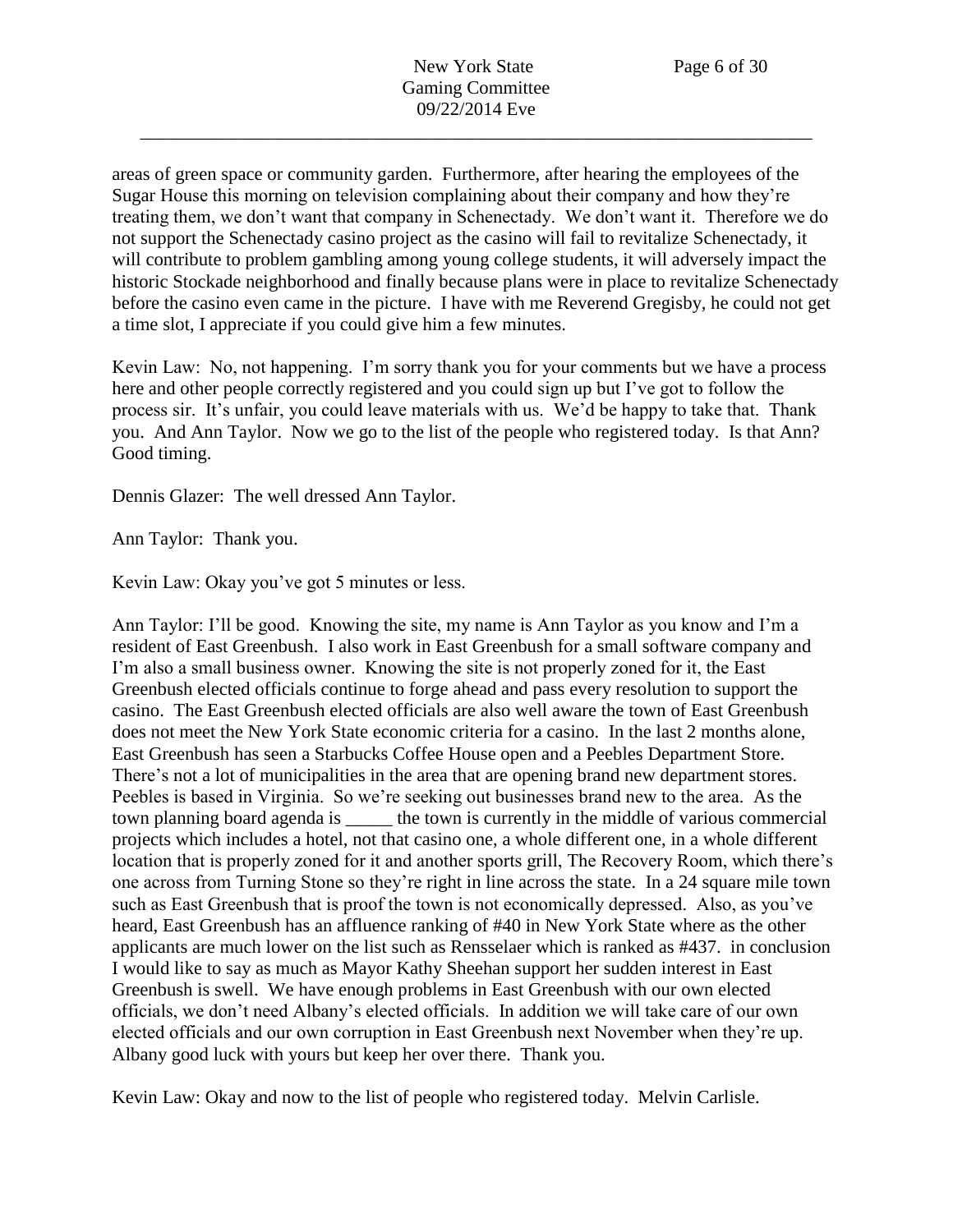Melvin Carlisle: Gentleman, I'm not on any boards or any panels, and I only have one statistic to give to you. Because of its hiring and screening practices Green properties have been voted the best casino since opening it. My name is Melvin Carlisle and I'm an engines control officer for the River's Casino in Pittsburgh. I have worked for many different companies over the past 45+ years prior to signing on with the River's Casino. Let's repeat that. I have worked for many different companies over the past 45+ years prior to signing on with the River's Casino. Verizon was where I spent over 34 years before retiring in 2008. Verizon is a very solid company offering it's employees good benefits and competitive incomes. I have been working for the River's Casino since 2011 and I must say this company is by far the best employer I have ever come across within my working career. At the River's casino I'm responsible for meeting and greeting our guests as they enter the casino and preventing underage access to the gambling floor. To date, we are approaching 400 consecutive days without underage access to the gaming floor. This is a difficult task given the proficiency of those providing fake ID's to underagers. In 2012, I was voted employee of the year by my peers out of over 1800 employees. The River's Casino hires employees with integrity, treats its employees with respect and offers competitive rates of pay and excellent benefits. Yep I am extremely proud and pleased to be part of the River's Casino team. River's Casino, Rush Street Properties have been voted best casino for the past 5 years and that's because of it's team members. I urge you to look at the success of other Rush Street Gaming Properties and surrounding communities as you render your decision. Thank you.

Kevin Law: Thank you. Next is Giuseppe Veglio.

Giuseppe Veglio: Thank you and I feel for you. I've been here since 9:00 and you've been here since 8:00 so. I had more spunk this morning but here goes. Well good evening at this point and thank you for giving me the opportunity to express my opinion towards a casino in the proposed Alco site in Schenectady. My name is Dr. Guiseppe Veglio. I am a business owner and have been a resident of Schenectady since 1966. that is when my parents came from Naples, Italy like many others with a dream of economic growth and security. They picked Schenectady because it was the electric city, home of General Electric. I grew up with the same dream and then during the years, Schenectady took another direction, because as we all know General Electric laid off many and moved most of its operations outside the state. It was very sad to see this happen but to date I have never lost hope, and believed that with the right leadership and investors things would turn around for Schenectady economically. I earned my MD in Milan, Italy and came back to Schenectady in 1992. for years I worked at Ellis Hospital and lived in the Mount Pleasant area and just saw it deteriorate day by day. To the point where our downtown was a ghost town. In medical terms the nucleus of our cell was dying. In 2009 my brother approached me to co-own a Paul Mitchell Cosmetology School. At first the idea of putting it in Schenectady was very limited because it looked like a ghost town like I said. As we were searching for a location outside Schenectady my brother had the pleasure of meeting the CEO, Dave Buicko of the Galesi Group. He was excited and ran to me with a vision of a new Schenectady. I was also excited but I am a very conscious person. I want to make sure. I was excited and I did my homework and networked we were all involved in the rebuilding of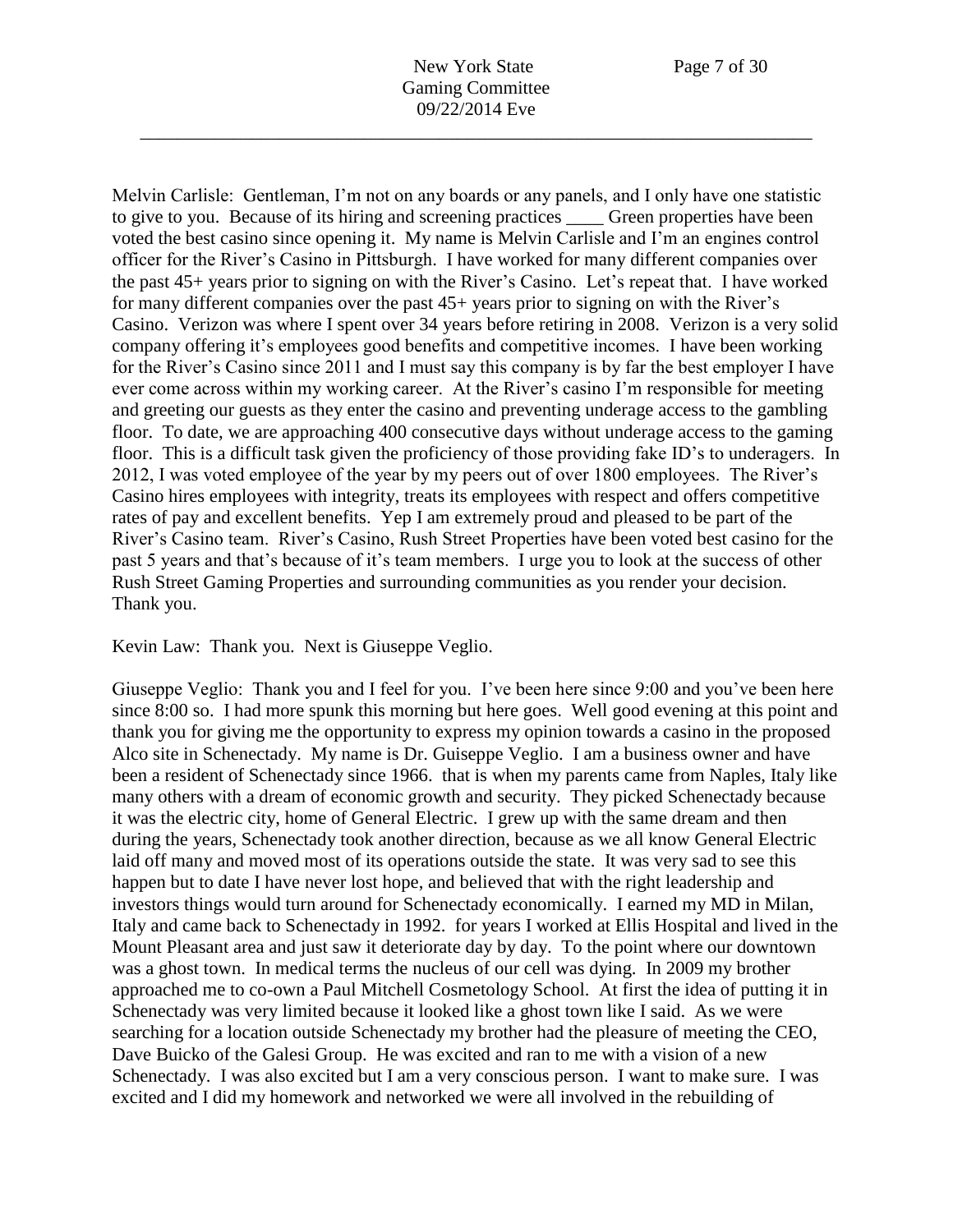Schenectady. I saw great leadership among the city, the Galesi Group, Metroplex, the Chamber and other entities. I know from experience that when people work together like they do success is bound to happen. They put people first and that is why they have had so much success in Schenectady to date. Look at Schenectady in 2009 and in 2014 5 years later, many great projects have been accomplished. In 2010 my brother and I opened the Paul Mitchell School right in the heart of downtown Schenectady across the street from Proctors. Another great attraction that we have. We invested just over \$2 million because we believed in the vision of economic growth and himself John Paul Dejoria came and actually saw Schenectady, saw there wasn't a lot of places, we were the third business coming down. It was still boarded up. He saw the vision, he saw Proctors and he said, "You know what, you have my blessing." And he personally did that. We thank the Mayor, Galesi Group, Metroplex and the city for their help. To date we have educated just over 400 students and have successfully place 86% in Schenectady and surrounding cities and towns. Now that we have been granted title 4 from the United State Department of Education, we project to double our student body and to date many jobs have been created. when we heard that a casino could become a reality in the city of Schenectady I was thrilled because we know that it would be the catalyst needed to further the economic growth that Schenectady is seeing right now. A few months ago I was approved by River's Casino, a month ago I men, because they would like me to put a Paul Mitchell Spa, day Spa in there. I was very happy because that would just create more jobs for many of my graduating students. In fact this morning, I don't know if you saw in the back, we brought some of the students here but they had to leave and we asked them to just, its on your own, you're not forced to come, if you believe in this then come and I believe 15 or 20 showed up. And there was no school today so they came on their own. I also believe that many graduating students from Schenectady County Community College will also have great opportunities for job placement and so will also my students graduating because we're going to run that around the clock so we'll have many more jobs available for them. I am here today to ask you to please consider the proposal to give Schenectady the catalyst it needs for then it can further grow and rebuild itself to the city it once was. I also want to let you know I am a resident of Schenectady. I reside about ¼-mile right from the site and the Paul Mitchell School is only ½ a mile from the site. The proposed Alco site is an excellent choice and it is close to the Amtrak bus station. The harbor…

Kevin Law: Sir your time is up.

Giuseppe Veglio: Amtrak, the bus station and the harbor is a nice touch, logistically it looks great. I ask you to please consider the River's Casino for Schenectady and help us further to grow and I thank you very much.

Kevin Law: Thank you. Next is Christina Drew. Is Christina here? Christina Drew is not here. So Ed Gilbert. Alright. 5 minutes

Ed Gilbert: Members of Gaming Facility and Location Board. I'm the Deputy Supervisor for the Town of East Greenbush and I'm pleased to voice my support for the Capital View Casino and Resort proposal. I am compelled to address a vocal minority opposed to this proposal, a group that has made it a priority to consistently oppose economic development opportunities to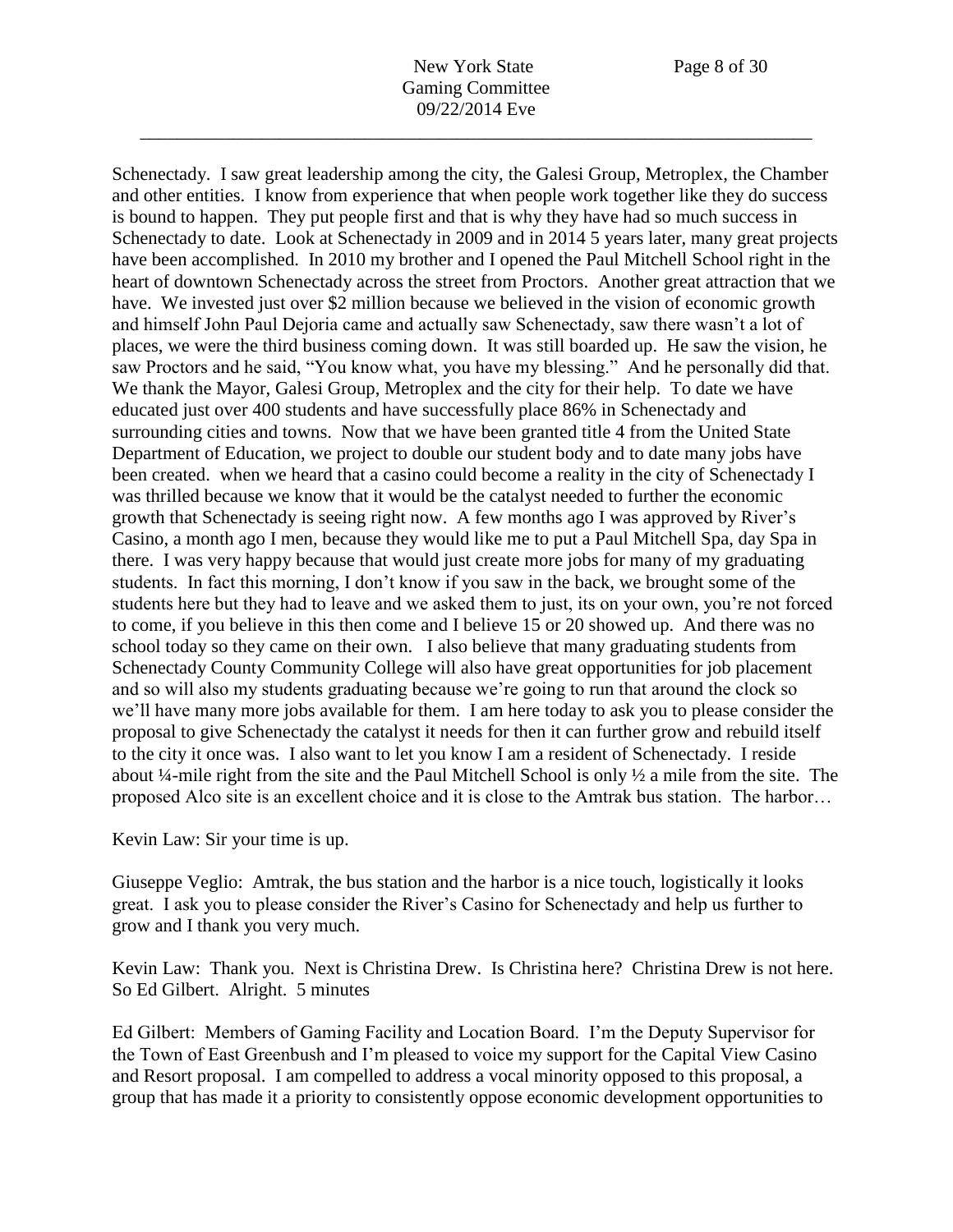the community. I'd like to point out that this familiar group of activists has a long history of challenging develop projects from FedEx to Home Depot. I'm reminded of their efforts every time I drive the intersection of Route 4 and 43 the vacant overgrown desolate properties that once had promise of economic vitality and prosperity. For more evidence of their blind and destructive opposition look no further than 30 miles away at the Luther Forest Technology Campus in Saratoga County, home to Global Foundries Chip Fabrication facility. The positive effect of the chip facility is staggering, creating thousands of jobs and increasing revenue to the town and county. It's hard to believe it has been 15 years since the invitation to host the nucleus of this semi-conductor industry that would transform our local economy was rejected by a group of uninformed dissidents in the neighboring North Greenbush. So it did not come as a surprise when this same group decided to declare the Capital View Casino and Resort proposal their next rival. Our focus should not be on deterring new business and growth based on the age old "not in my backyard" philosophy. Rather, we should seek to realize the potential benefits of Capital View Casino and Resort and ensure sustainable economic growth for future generations. Conveniently the opposition has stated their strict moral opposition to gambling and casinos. However when asked by a reporter, the leader of the group stated publicly they have no problem wit a casino stated anywhere besides East Greenbush. The proposal is too important to stand by idle and let full-time activists and those that have enlisted from other communities to lay or derail another economic project in East Greenbush. I speak to residents on a daily basis throughout East Greenbush and why there are valid concerns about the impact on things such as traffic; the overwhelming majority still welcomes the promise of reducing their devastating property tax bills and an increase in revenue to a fiscally strapped town. The hyperbole used by this small group…

## Kevin Law: Let him finish please.

Ed Gilbert: …is astounding and it's used over and over again with the claims they make when discussing the issue. We have been told time and again that the casino will be next door to a Girl Scout Camp and the Montessori School, and within walking distance to our high school. The casino is not next to any of these areas. It's strained credibility to claim that it is and only points out the desperate nature of this small group. A quick search of Google Map shows the proximity to all of these areas and you can plainly see that to claim the Girl Scout's camp or Montessori School is next to or that the high school is within walking distance of the casino is just patently false, as are many of their other claims. My children have gone through the school district and as any Board of Education member can tell you, I've been a lifelong protector of the East Greenbush Central School system. If I thought for one moment that this casino would negatively impact our children, I would be joining forces with those that are against the casino. But the truth is the casino will have a positive impact on our school system. East Greenbush, like so may other school systems in the state has had to deal with the state's imposition of a tax cap and the annual cutting of revenues from the budget. For more years I can remember, we've had to cut vital services in order to make ends meet. The impact of the revenue for the school district from property taxes will be a welcome relief to the East Greenbush taxpayer. We have heard ad nauseam from those that oppose this casino that they, in the words of Malcolm X, were took, hoodwinked, bamboozled and led astray. My only response to this is hogwash. The first vote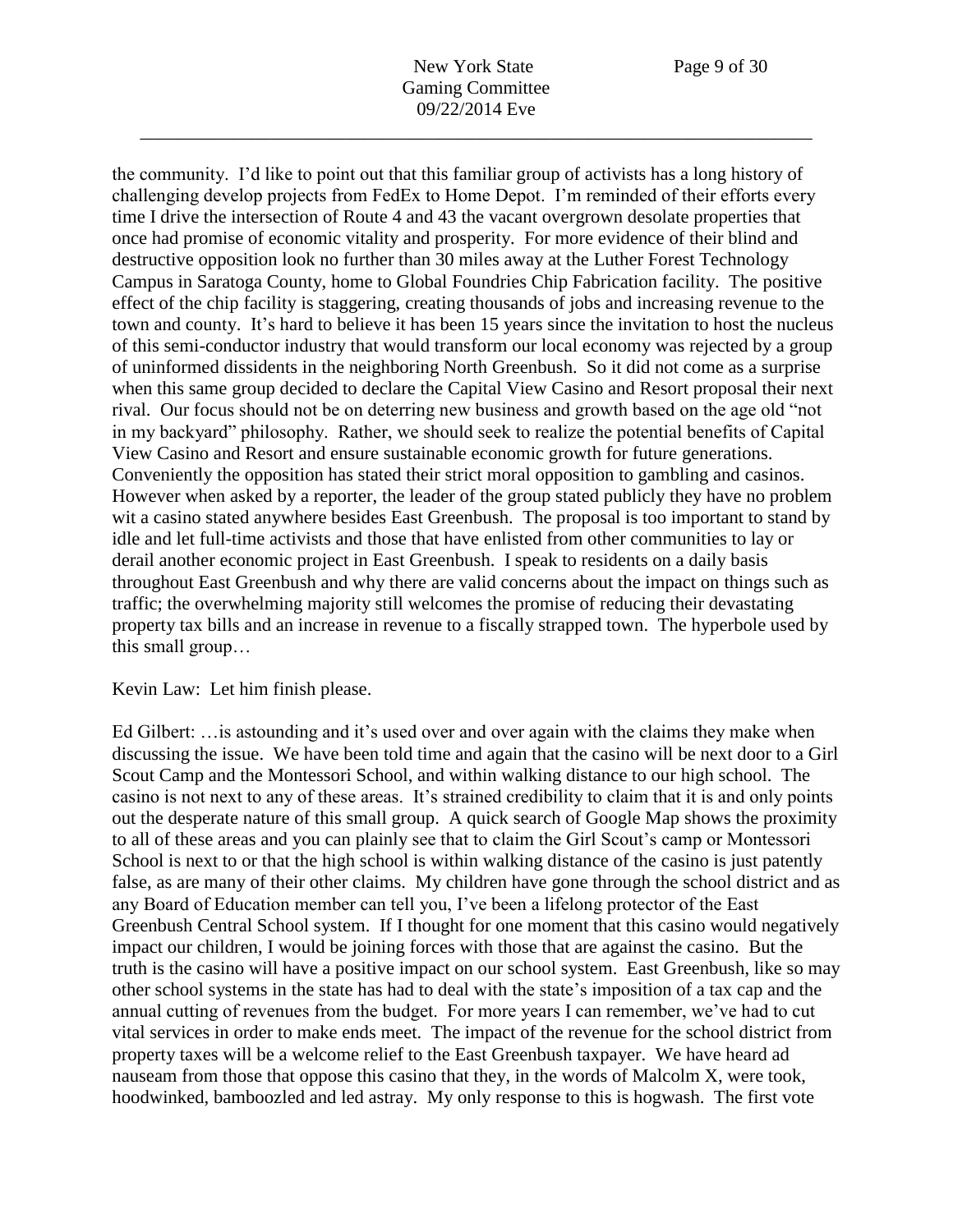taken on this was at a normally scheduled town hall meeting. From that point on we had several public meetings for the public. To say that they were not informed is just not accurate. The fact is this well organized group doesn't like the way things turned. It doesn't mean they weren't heard, they were heard, the leadership is trying to do what's best for the town not just those in the vicinity of the casino. Our residents are hard working people and we value our community. A development of this scale is an unprecedented opportunity to create jobs, increase revenue for our schools and provide much needed property tax relief for East Greenbush and Rensselaer. We couldn't be happier to have the opportunity to partner with two such outstanding businesses that have had the tradition of community involvement integrity. Please do not allow the around the clock activists and their new found friends from around the state to highjack yet another economic development project that will benefit the residents of this town as a whole.

Dennis Glazer: Ed question for you. It was suggested to us earlier that the best way to find out the feelings of the community would be to take a referendum of the community but that the town did not want to go forward with a referendum. Was that discussed and rejected as an idea, and if so, why?

Ed Gilbert: The idea of the referendum was discussed, there was 2 things that, first we weren't sure legally whether we could hold a referendum in the short amount of time that we had, and number 2 was the cost of actually doing it.

Kevin Law: Okay thank you. Next Robert Smith. Guys let's have decorum in the room please. Is Robert Smith here? Not hearing Robert. Harsha Wyjesuria. Did I get that right Harsha?

Harsha Wyjesuria: Close.

Kevin Law: Thank you and you're on.

Harsha Wyjesuria: Good evening, thank you to the committee for taking the time to listen to the public opinion on what stands to be a monumental decision for the future of the Capital District. My name is Harsha Wyjesuria and I'm currently a Casino and Gaming Management Student at Schenectady County Community College. I'm also the Vice President of the Casino Gaming Student Association there as well as a member of President Asselin's President's list. I would like to start by saying myself and my fellow students are excited that the gaming industry is expanding in this area and offering an economic boost that we so desperately need. The program launched at SCC last August and attracted a diverse age range and background range through the doors and you said it was too late for you to go back to college, we have a 65 year old gentleman that is in the program right now currently and it really rejuvenated my want to go back to school after 10 years of being away to just learn and grow with this exciting industry. With the expansion exists the great opportunity for our program at the College to set up a strong relation with the selected location. Therefore with its proximity to the campus, I feel the best site is the River's Casino and Resort project at Mohawk Harbor. Not only would it make a great tool for the students to learn the industry thoroughly, yet in return offer the River's Casino a wonderful outlet to add local talent to their staff. The relationship has the possibility to be much more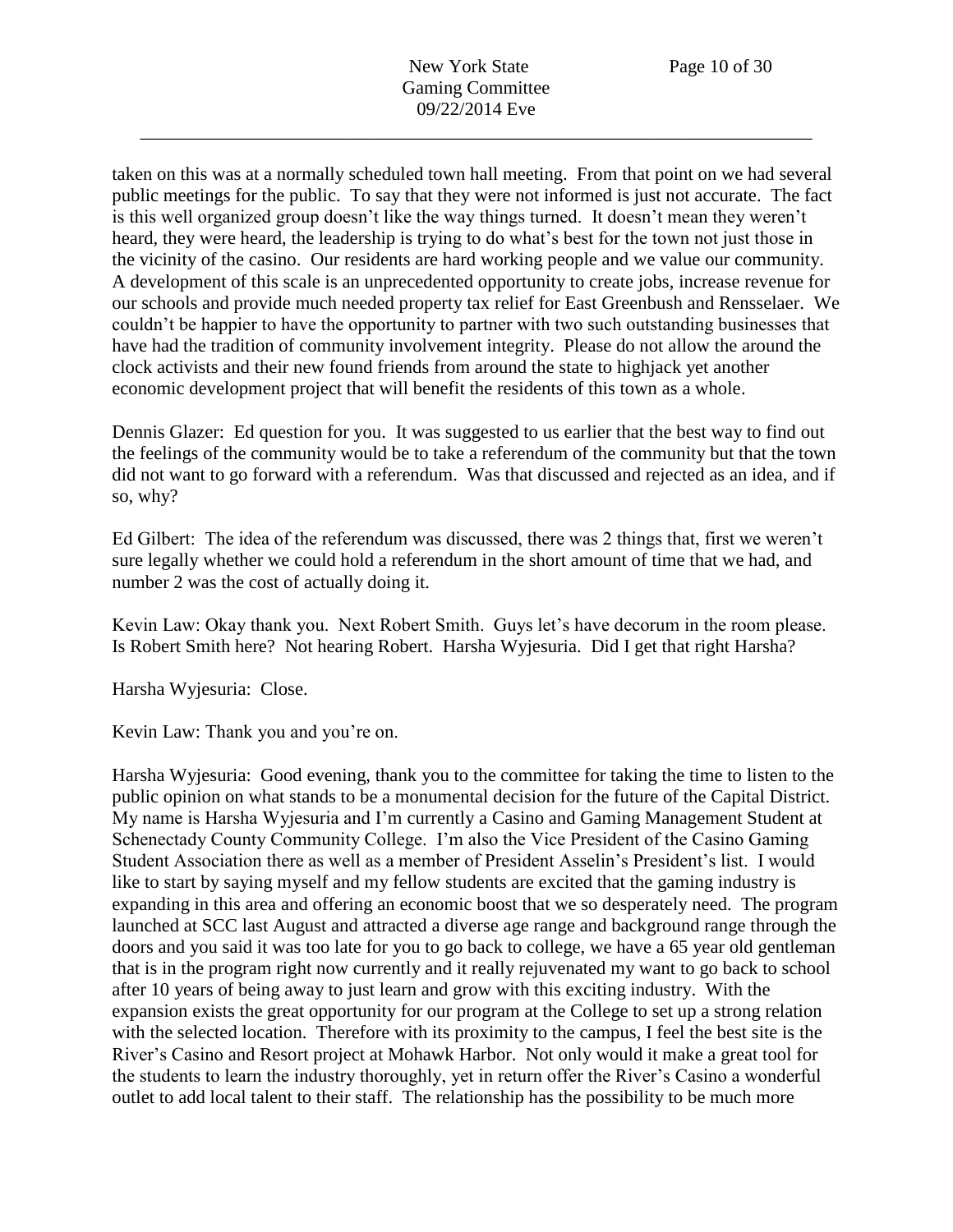expansive than just the casino operation segment. Currently, Schenectady County Community College hosts one of the best culinary programs not only in New York State but in the country as well as a fantastic hotel and tourism program. Opening up the perfect opportunity to segway students into the jobs locally which keeps the money local as well. I often hear the argument that students have been leaving the area. This relationship can only allow the local workforce a great avenue and plenty of optimism to building their future here in the area. Furthermore, you couple the local savvy of a local developer like the Galesi Group with the extremely reputable casino developer like Rush Street and it leads to create a powerhouse operation. This gives further opportunity for our students to work within the Rush Street Family Casinos which has been acclaimed, as you've heard all evening long as one of the top casino developers in the industry. So, once again, I thank you for your time. I know 12 hours of sitting here through comments is tough but I appreciate the opportunity to let me speak. Thank you.

Kevin Law: Thank you Harsha. Harsha was that part of your act. What did somebody just lean on a switch or something? I need your helmet so I could read my notes. I need your light. Does that come off? Okay. Alright. Trevor Benyak. Is Trevor here?

Trevor Benyak: Hi, my name is Trevor Benyak, I'm an employee of River's Casino in Pittsburgh, Pennsylvania, a Rush Street gaming owned property. Rush Street Gaming is a company that makes promises to communities that they have no intention of keeping and Pittsburgh is a shining example. They said they're create good jobs for our city but instead delivered below industry standard wages, benefits and policy practices. Even the Pittsburgh City Council passed a resolution last year asking Rivers to "keeps its promise of good jobs for our community". I don't think they're a company to be trusted and I'm here today to share my own personal experiences of how Rush Street Gaming really treats its employees. I was hired a parttime bar tender at Rivers in April 2013. However from my first day on the job until very recently I worked 40 hours per week by picking up extra shifts a practice that was not only accepted but told it as a perk for new employees during our new hire orientation. They boasted that any employee full or part-time who worked an average of 32 hours per week in any 90-day period was eligible for the company's health insurance and other benefits the full-time workers were entitled. I worked as much as I could and was able to sign up for healthcare right at my first 90 days with the company. Many of my coworkers did the same thing. But then this June all of a sudden, and without warning, River's changed its policy. During a preshift meeting my manager told me and my coworkers that part-time employees could no longer work over 30 hours. He said that giving insurance to the employees who would newly be eligible for healthcare would be too costly for the company and that by limiting healthcare eligibility to fulltime employees; the company would save approximately \$650,000. It was really hard to stand there and listen to him tell me the Rush Street Gaming was taking away the healthcare I had worked so hard for. It's been equally as hard trying to adjust to losing a significant portion of my income over \$600 a month just so Rush Street Gaming could put more money in their pockets. We had no time to adjust to the new policy. Last week for instance, I was only scheduled for 22 hours. For most of us it meant that we would need to find second part-time jobs. It had a huge impact on my life. My car needs several repairs that I can't afford, I've had to cancel vacations that I've had planned for over a year, I have to consistently turn down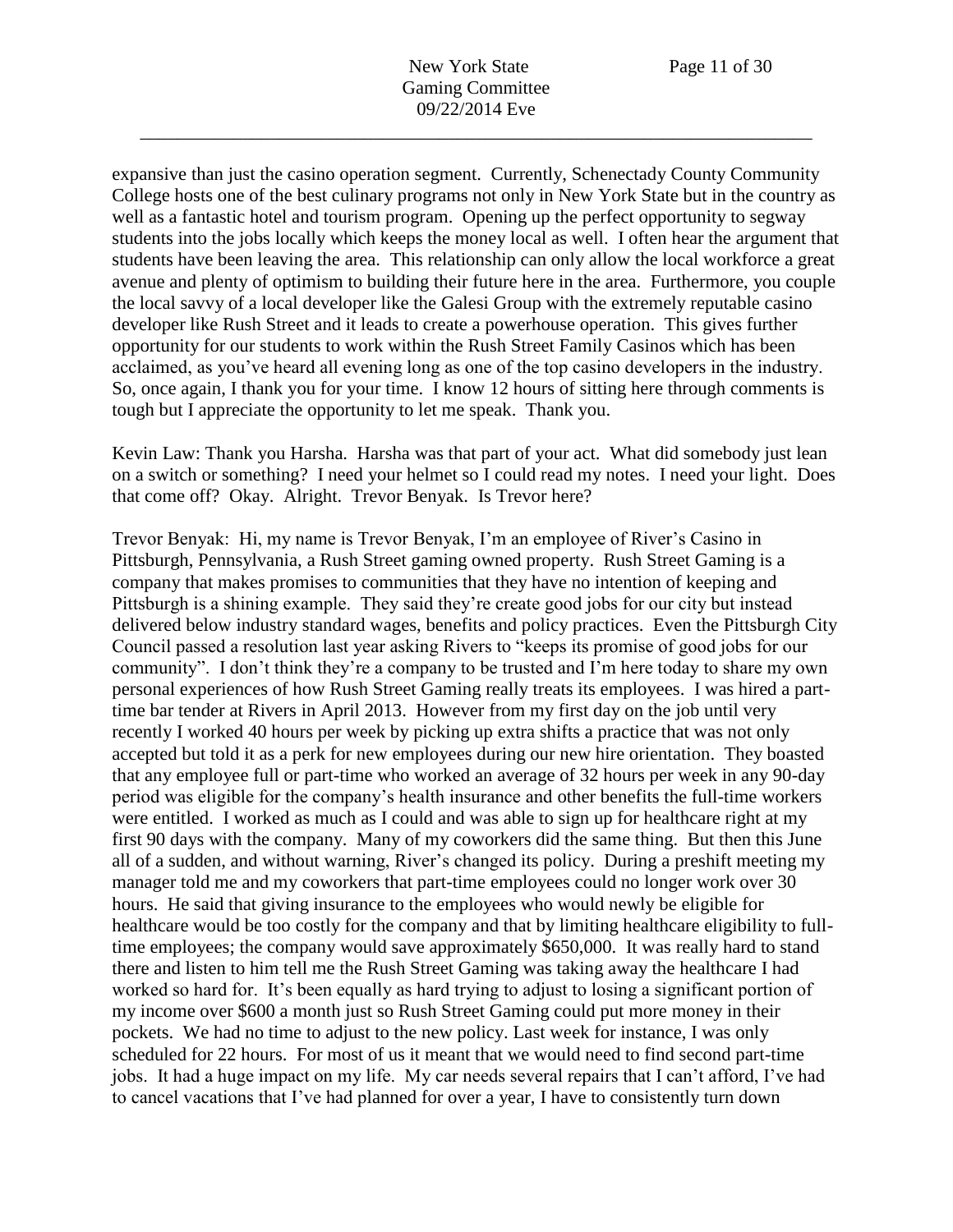New York State Page 12 of 30 Gaming Committee 09/22/2014 Eve

\_\_\_\_\_\_\_\_\_\_\_\_\_\_\_\_\_\_\_\_\_\_\_\_\_\_\_\_\_\_\_\_\_\_\_\_\_\_\_\_\_\_\_\_\_\_\_\_\_\_\_\_\_\_\_\_\_\_\_\_\_\_\_\_\_\_\_\_\_\_\_\_

requests from friends to hang out with them because I can't afford. I can't even imagine what my coworkers who have families to support are going through. They could have given us the option of becoming full-time employees since we've been working full-time hours anyway, but no, they didn't and rather than letting us pick up extra shifts like we used to, they're hiring more part-time workers, more people who aren't eligible for the company's health plan. At the very least they could have at least given us a few months warning so we could figure out how to make up for the loss in pay, but they didn't and here I am as well are my other coworkers scrambling to make ends meet. In addition to the cut income and revocation of healthcare benefits there are the daily inconsistencies in the execution and enforcement of policies. Our work schedules change constantly making it hard to plan a life outside of the casino. Even to be able to be here today I had to switch my scheduled twice after it was posted because they kept changing it. Another example is their constant lack of support to bartenders who want to stop serving intoxicated guests. In the State of Pennsylvania it's illegal to serve guests who appear intoxicated. But River's doesn't care. I was specifically told by my supervisor to keep serving a clearly intoxicated guest because that guest had spent a lot of money on a banquet there earlier in the night. My supervisor said that it would be on the casino if something happened to him, not me. I'm glad I didn't listen to him that night to find out. Employee turnover is ridiculously high at the casino. Just this past week 3 bartenders were fired, morale is low and I see people come and go so quickly that it's hard to keep track of it all. It really undermines our ability to do our jobs well. Would turnover be so high if it really was the best place to work? And speaking of that title, we were ordered to fill out the job survey by being offered cash giveaways and gift cards for full disclose. I did win a gift card. We haven't been told the matrix for the contest nor the competitors involved, so it's a title I would take with a grain of salt. As a bartender with over 8 years experience in the profession, never have I felt more expendable and less valued than I have at Rivers. I 'm an employee that scores extremely high on our internal reviews, consistently earning scores of 100 or in the high 90s. I have no performance write-ups and have been told by management that they considered me to be a strong bartender. I'm doing everything right and yet Rush Street Gaming doesn't care about how they've affected my life. All Rush Street Gaming cares about is lining their pockets and they're willing to make empty promises of good jobs to the community and its new and future employees to do it. Thank you.

Dennis Glazer: Trevor before you go, a couple of questions for you. You live in the Pittsburgh area?

Trevor Benyak: I do. I've lived there for 12 years.

Dennis Glazer: How did you come here today, did you fly or drive?

Trevor Benyak: I was flown in.

Dennis Glazer: And who paid your way?

Trevor Benyak: The Local 57 Unite here.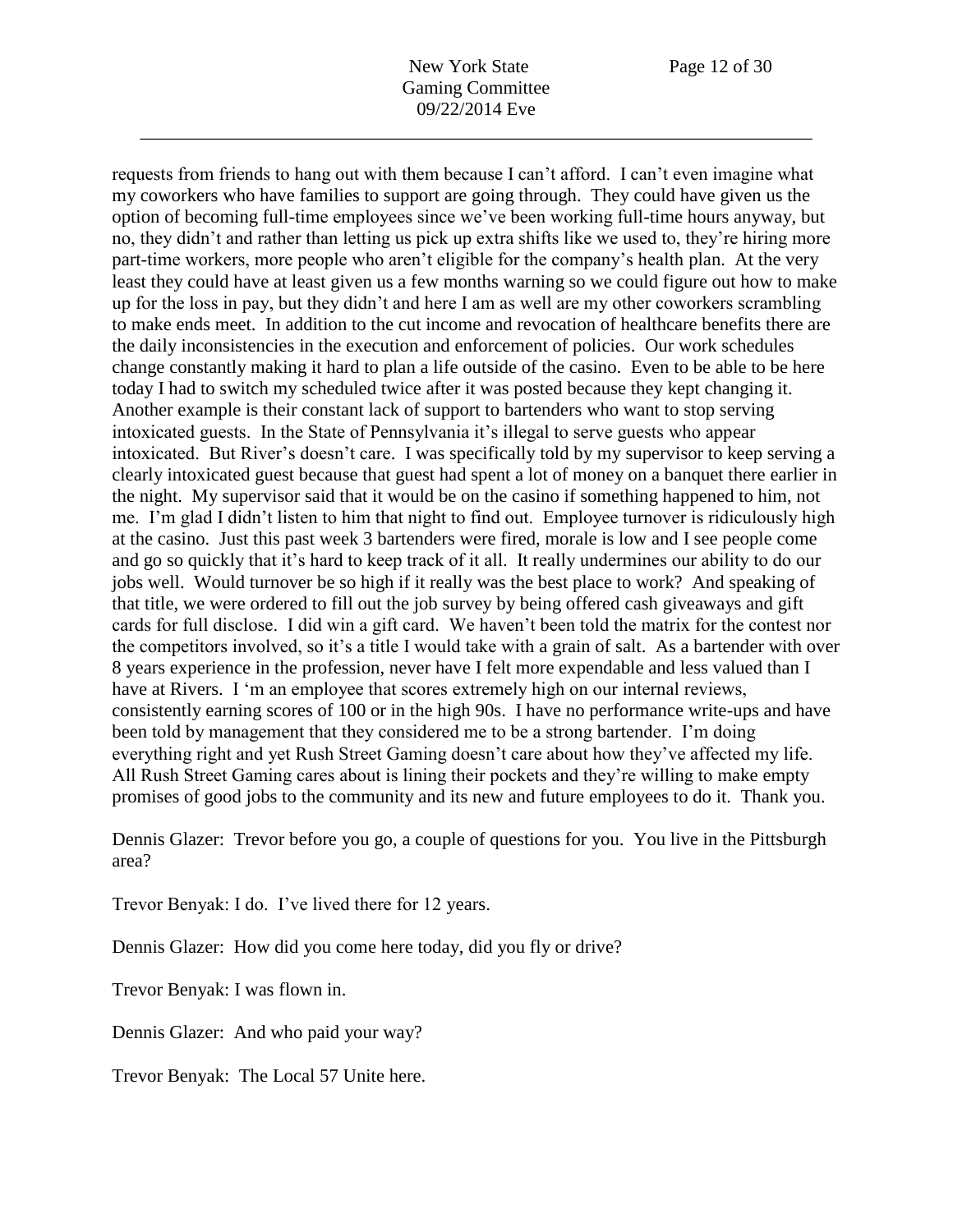Dennis Glazer: Are you a member of the union?

Trevor Benyak: We are currently in the process of fitting for a fair process so I'm not under union contract right now.

Dennis Glazer: But you hope to be?

Trevor Benyak: Yes, certainly.

Dennis Glazer: We've heard obviously different things, management employees tell us that things are good with the employees and we've now had 3 employees tell us otherwise. Can you tell us what's going on, on the union issues and be as honest as you can. You're not an advocate, I want some honest answers.

Trevor Benyak: I actually prepared a small section that I cut earlier. Would you mind if I read it?

Dennis Glazer: I would just like you to answer my question actually instead of reading what somebody else wrote. I really want to hear.

Trevor Benyak: No, I wrote that whole speech by the way. I spent all last night actually working on it. We're the casino constantly has shown that they are willing to violate the law to continue to harass and coerce us in our efforts to organize to stand up for our rights. Some people ask why we don't have elections, they've been found guilty of coercing and harassing employees in those elections and they have violated over 20 some unfair labor practices and we've had signs posted all throughout the casino saying that they won't do that again hopefully.

Dennis Glazer: Are there unions at the casino already?

Trevor Benyak: No, we're in the process of organizing right now.

Dennis Glazer: So not just your specialty but…

Trevor Benyak: All the hourly employees except security and dealers, they won't be included under a union contract if we have one.

Dennis Glazer: Thanks for your answers.

Kevin Law: Thank you. Joe Diguilio. Is Joe here? John Torino?

John Torino: Thank you Board for having me. My name is John Torino, I'm a longtime resident of East Greenbush and I support Capital View Casino and Resort. I support Capital View for many reasons you have already heard today. They are a trusted local owner and operator, their proposal will create thousands of jobs and provide guaranteed annual revenue to both the town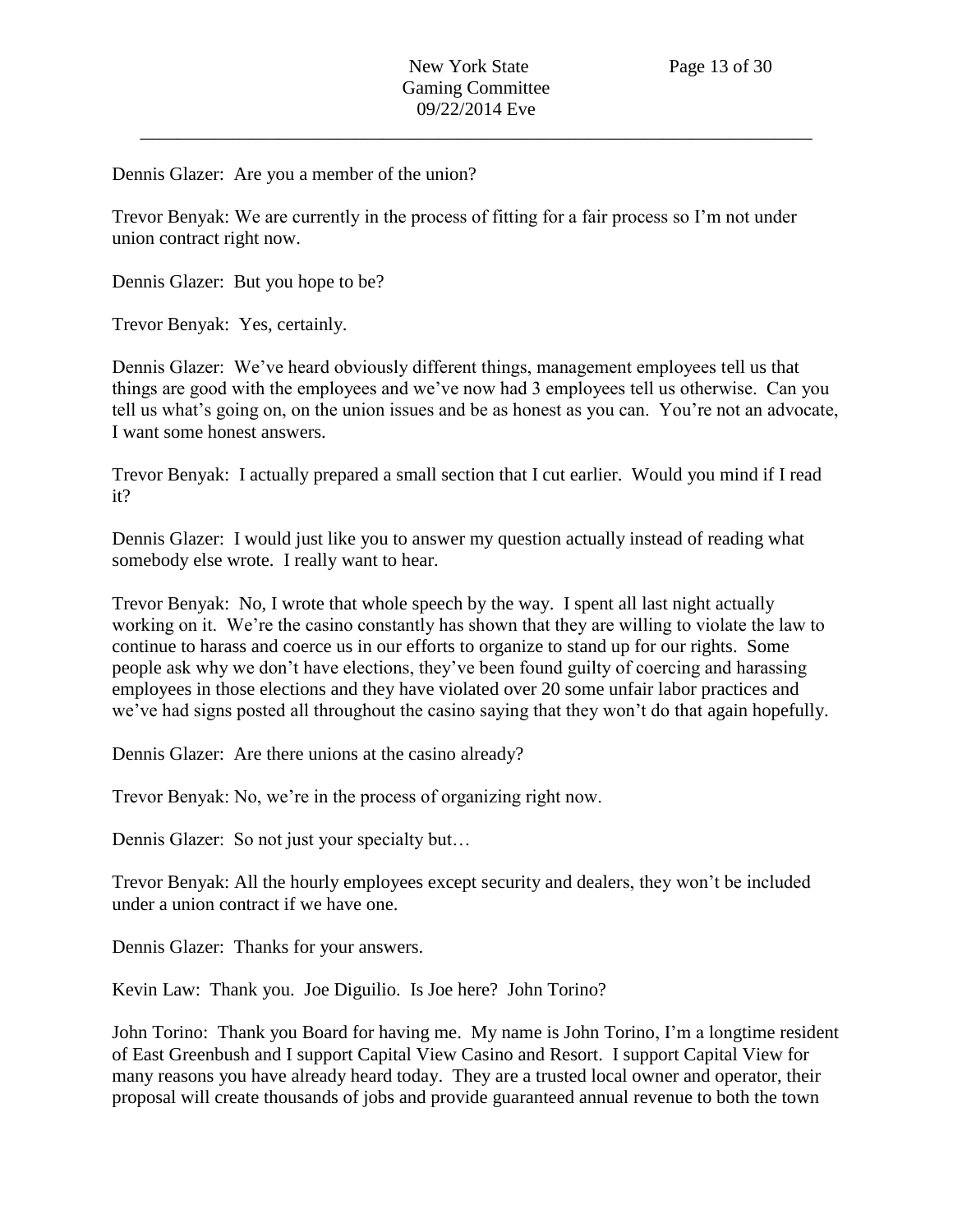and the county. Despite what you've heard from a small but dedicated army of activists who are well known for their opposition to every economic development proposal in the town, their proposal site is a perfect location for Capital View Casino. I am here to do my part to save East Greenbush from the group that calls themselves "Save East Greenbush" or as some of us call them "The same old, against virtually everything." The same old story every time no matter what comes up. There's always them people that have something to say about it. There's 10 to 12 homes, the residents up on Thompson Hill where they live, but they're in the middle of the mess of everything. They have a Wal-Mart, Target, they're in the commercial corridor Home Depot is there. Like people have said earlier, there's 25 other stores there so it's really not an impact, I mean a little bit but traffic is there, it's going to be there no matter what. The people that, I don't want to call them, "Not in my backyard" protestors but no matter what we bring, want to bring to the town it's not going to work for them no matter what it is. We could bring anything. We could bring a new McDonald's into town, it's going to be a problem. I don't know if anybody, they've actually taken a look where the Capital View Casino is going to go, but the woman earlier from the Girl Scouts, Ms. Buzowski I think her name is, she was on the news last week and I mean the site that Capital View is going to put in is more than 3200 square feet or 2/3 of a mile away from her camp. She should walk the property. She walked it with the news guy last week but I don't think she went through the woods because there's a mountain, there's a hill, there's wooded area, even when they do build it if it does come to East Greenbush, even from her camp you won't even see it because it sits down inside a big valley. So she could stand right on her tree line, her back, they still won't see it. We have a lot of opposition here today from the town of East Greenbush and someone had early asked where the funding was coming from for their signs. I mean this is nothing, they have billboards. Billboards cost money, I know, I'm a contractor in the town. I had a billboard once it cost me \$3200 for the month. I mean they have billboards, they have, me personally I can't figure it out but if I can get somebody to back me, to back the casino which they don't need my money, I would do it 100% because I have 2 little kids. I've been paying school taxes in the town of East Greenbush for over 16 years and have not had children in the schools. My daughter just started first grade, my son's 4 he will be starting kindergarten next year so I want to take advantage of the past 16 years that I've been paying school taxes to use the schools. I don't want to leave East Greenbush and I think a casino in East Greenbush would be great for everything. For my kids, I'll stay there to raise my kids there. I'm not going to run away because there's a casino. There's no crime. I frequently visit Saratoga Racing, I frequently visit Turning Stone, Atlantic City. You go up the casino in Saratoga, you drive through their neighborhoods, there's no crime there, there's nobody standing in the streets. There's nobody selling drugs on the corner where you pull in. the place is clean, the neighborhood is clean the only time there's traffic up there is when there's a big event at SPAC. That's basically it. So I mean, I said my peace, thank you very much.

Kevin Law: Thank you. Next is Stephanie Cash, Stephanie Cash. Greg Burns. Joseph Nicola. Greg or Joseph? Joseph you're on deck if you're here.

Greg Burns: Good evening my name's Gregory Scott Burns. I live in Saratoga Springs. I'm here to speak of the positive relationship that can exist between a casino or gambling institution and the local community. I've been coaching rec soccer for the city for the better part of a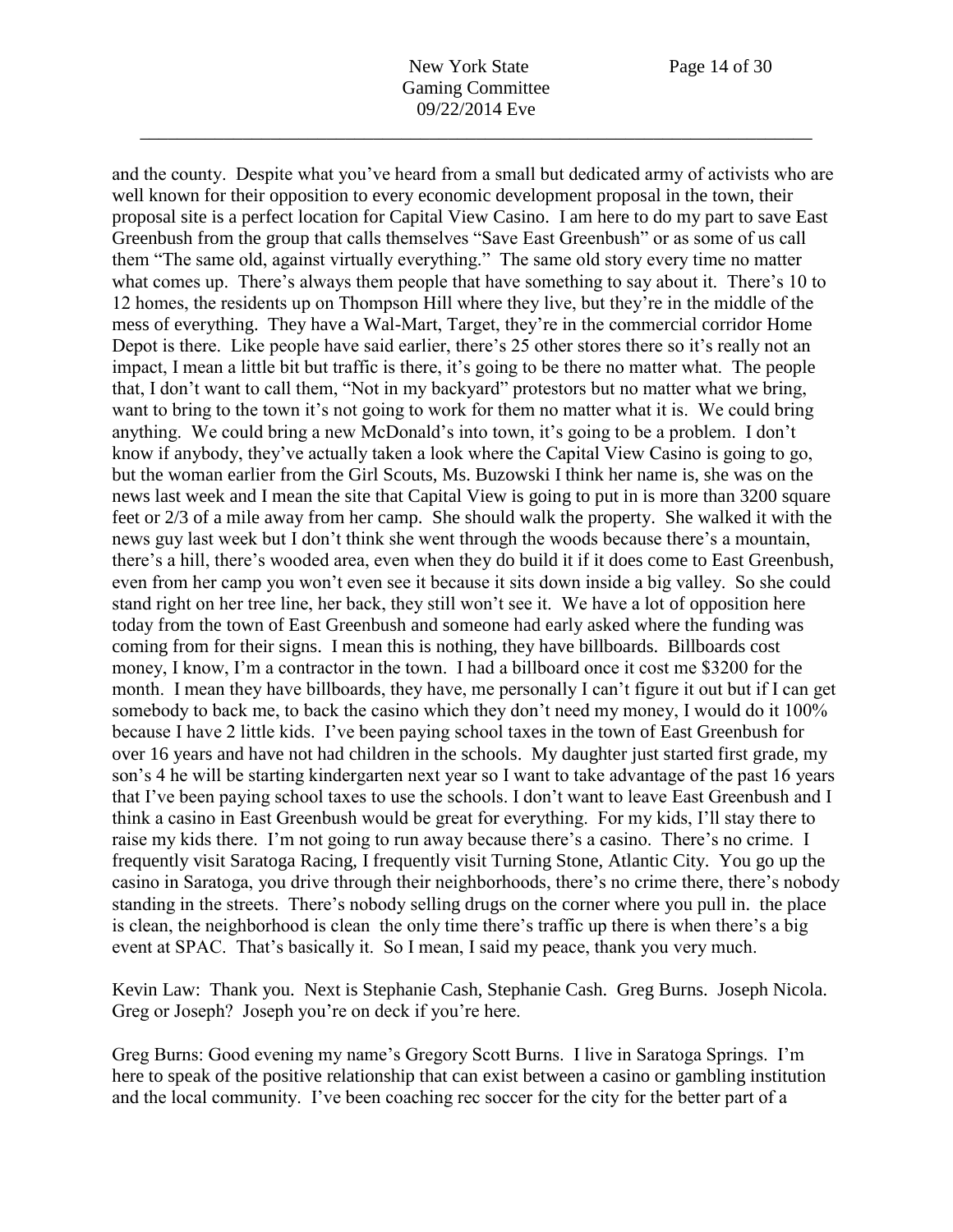decade or more and we had the good Racino that offers the land to the city for the rec soccer program. It's been a positive, it's been a win-win. So it is possible that there is a benefit. It's not all negative. I am here just to discuss the possibility of a positive win-win.

Dennis Glazer: For any casino or one specific one.

Greg Burns: Specifically East Greenbush has some trouble with the Girls Scouts, I'm sure other towns have problems as well. But there are positive opportunities if we look for them.

Kevin Law: Thanks for sharing.

Greg Burns: Thanks you enjoy your evening.

Kevin Law: Joseph Nicola.

Joseph Nicola: Right here. Sonny Bonnacio is going to join me if that's okay.

Kevin Law: As long as you're sharing your time.

Joseph Nicola: Yes. My name is Joe Nicola and I'm the President of Columbia Development and here today to support River's Casino. And I have to tell you I've know Dave Buicko, the Galesi Group and those folks for a very, very long time, 25 years to be exact and one of the things that we've done as a company and we recognize them as a company is that we take on very tough, very challenging, very transformational projects. Some of you may know that we've done the Wellington Project or 677 and projects like that, that are very hard, very difficult very challenging. They're union projects. This is the same type of project that David is taking on. It's very hard, it's very transformational. It's a union project. And when you look at these lands they're fallow. They have nothing to do. If this, then what. If not this then what? So we really need to look at this project as being one of those projects where you sit back and you say you have a company with unbelievable integrity, unbelievable wherewithal, every time they complete something they complete it on time. David has been my partner, my competitor and I look at him as one of the foremost people in this region and the folks that they've hooked up with to be their partner in the casino this is again, if not this then what? And this is a transformational project that will be union that will unbelievably help this county.

Dennis Glazer: Can I just ask, what type of development does Columbia do? What type of development do you do?

Joseph Nicola: I am a commercial developer. We own about 7 million square feet of commercial real estate.

Dennis Glazer: Office, retail?

Joseph Nicola: Office, retail, industrial.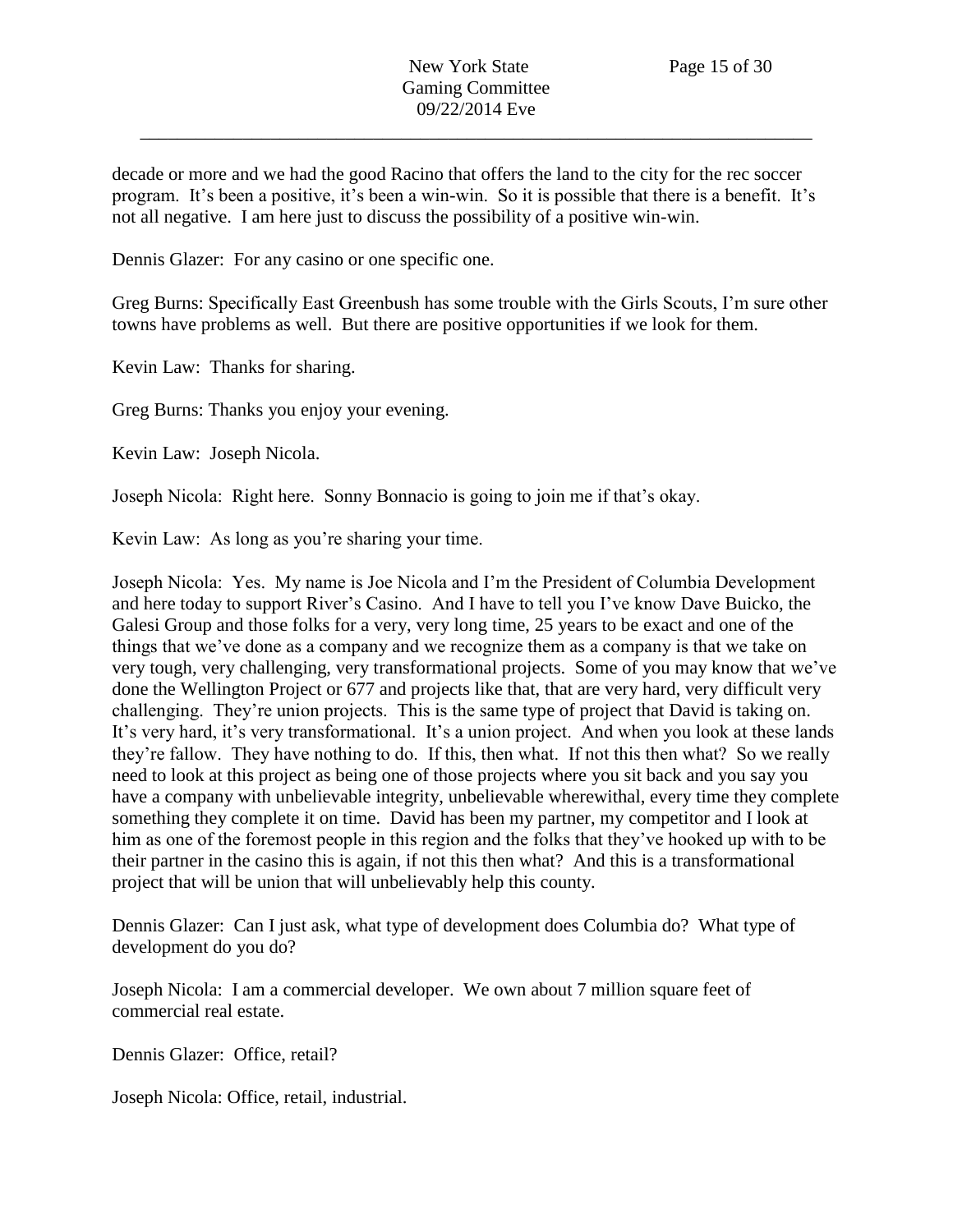Kevin Law: Okay thank you. And who's your colleague?

Sonny Bonnacio: Hi, Sonny Bonnacio, Bonnacio Construction of Saratoga Springs. I wanted to echo some of the things that Joe had said. We have done a lot of transformational projects in Saratoga, we've done about a million square feet in Saratoga and I've worked with the CFO of Galesi Dave Buicko on a couple of projects that were tremendously difficult that we couldn't get pulled off but once we pulled him in, his creativity, we were able to bring an urban infill project the theater and also the grocery store with the residential components. All the components that the Galesi Group is used to doing in doing these urban transformational projects. They're difficult. He has a phenomenal team. Teaming up with Rush, they've got a team that has done this before. Neil has done over \$50 billion worth of projects in the country. Dave is, I would say the foremost developer in the Capital District. They shake your hand, they do what they say they're going to do. We've done \$120 million projects both partnering and for Dave recently completely an \$18 million project which was housing for homeless veterans in Schenectady on Broadway. It was done as Joe had said. We work completely with the unions on all the construction aspects of it. I was born and raised in Saratoga. I watched what, if a community supports gambling, what it can actually do for a community. And I think that Schenectady is that community. I think that Alco is ready for that project and I would hope that you guys would issue them the gambling license. Thank you.

Kevin Law: Thank you. Thank you Joseph and Sonny. Now for our last group of folks who pre-registered is Joanne Recter here?

Joanne Recter: Hi, my name is Joanne Recter and I am an East Greenbush resident. I'd like to first thank you for operating such a professionally run venue for us in which to speak and to let you know that this is the very first time that the East Greenbush citizens have been treated with respect. I was going to give you the gift of 4 1/2 minutes but hearing Ed Gilbert speak, I can't do that. Ed Gilbert is living, he's created like this fairytale story of what's taking place in East Greenbush. It is not based in reality. They talk about the fact that we're a small faction and they talk about the silent majority that has never shown up. They've never been to the town hall meetings in more than a handful of speakers. We, who were never politically engaged before, are taking time away from soccer games with our kids and time with our family and friends to appear at these events even though we're stuffed into town hall venues in which we don't have seating. People are stuffed out in the halls, they're not allowed to speak, they're spilling out on the streets. The elderly people drive past because they can't even find a space to park. This is the way we've been treated throughout this process. It's like Dorothy's spinning house in the Wizard of Oz. on April  $14<sup>th</sup>$  a casino plan landed thud right on the top of beautiful Thompson Hill and we've been trying to play catch up ever since because of this deception, this process in which we were purposely kept in the dark. When people asked Supervisor Langley how he could vote so quickly on the most important proposal that this town has ever seen, he said, "Well he had only just found out about it and that the gaming commissions timeline was so tight that he just had to put forth this vote quickly." Well we smelled a rat and we foiled and we asked around and low and behold, lose lip town employees and friends told us they had known months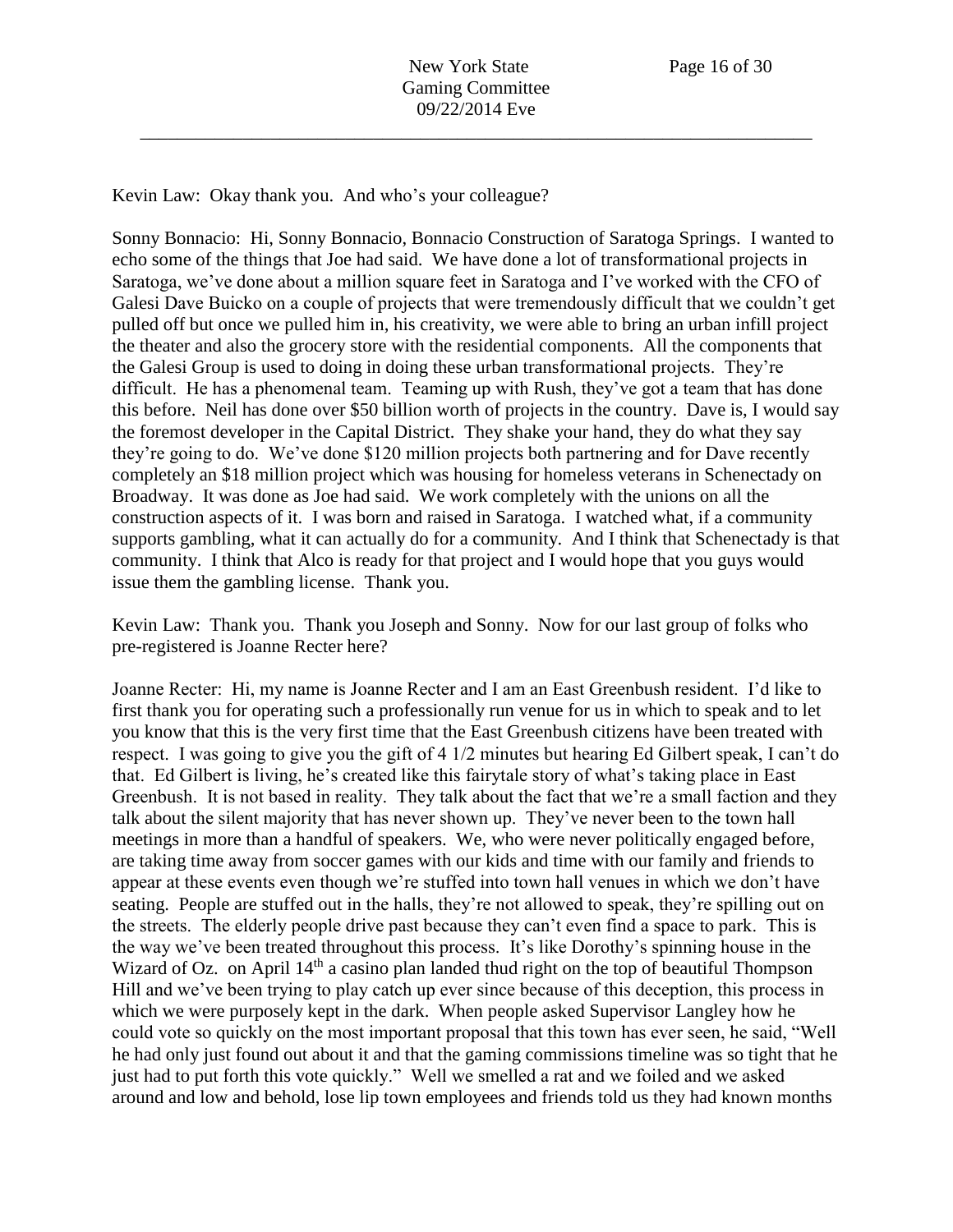before but they were sworn to secrecy to keep us in the dark. Foil notes backed up this strategy, really a dirty way to treat the citizens of the town. He's talking about the fact that we have some financial source of money where we're putting up billboards all over the place and throwing money around. He doesn't know what he's talking about. We had a billboard up for 3 weeks and we passed the hat. I put in \$50 somebody else put in \$125. We'd buy lawn signs. I bought them one time somebody else buys them another time. We didn't know each other. There was a small core group of people that watched the town board for years and they did it because of the fiscal mismanagement and the shenanigans that had been taking place. I had heard about it and I though, you know, what can they do to this town? I know that there's been people writing checks for overtime when they're paid salary employees and those kind of things, change out of this board member and such that they haven't produced an audit since 2009, 10, 11, 12, 13, 14. They can't even manage a hot dog stand let alone a project of this scope that requires oversight. And they don't care about oversight. They're in it. We don't know the specifics, but we're there. We're there. We didn't know each other before. We've come together, they're going to get voted out. Even one of the town board members even said that, we know we're not going to get reelected, and they shouldn't. So I was going to give you 4 1/2 minutes but I had to step up and.

Kevin Law: You gave us 30 seconds.

Joanne Recter: I gave you 30 seconds, so thank you. Thank you for your respect.

Kevin Law: And Joanne I want to actually thank you and your group because I know we've been educated here today that it's a very important issue in your community and emotions are running high and you've all acted professionally and rationally and sincere with us too. So thank you. Next is Judith McGuire.

Judith McGuire: What a great lead in from Joanne. Thank you very much. And she is right it's grassroots. I didn't know any, well 2 of these folks I knew starting in April. I didn't know any of the rest of them and we've come together for a common cause. I live in East Greenbush 1 ½ miles from Thompson Hill the proposed site of Capital View Casino and Resort. I strongly disagree that a casino should be built anywhere in this town but particularly not on that hill, the quiet area zoned residential buffer serving as a transition between the commercial activities along Route 4 and more rural activities on the hill. I don't believe a casino sitting in the middle of this suburban area would deliver anything but disorder. The proposed site is entirely inappropriate for our community. I believe a casino would be a permanent blight on our quality of life and bring with it crime, a decline in property values and a diminished peace of mind. I have a nightmared vision of traffic congestion on Route 4 heading in and out of that site which I believe would be noisy all the time. Noise is not a neighbor, it's an enemy of community life. What offends me most is East Greenbush residents had no say in its town board's unanimous vote in April to approve the Casino proposal. You've heard all of this. No one in the community knew this proposal and its approval were coming. All the public hearings occurred after the proposal had been approved behind closed doors. Public hearings that eventually took place resulted in overwhelming disapproval of the casino. At every opportunity when the public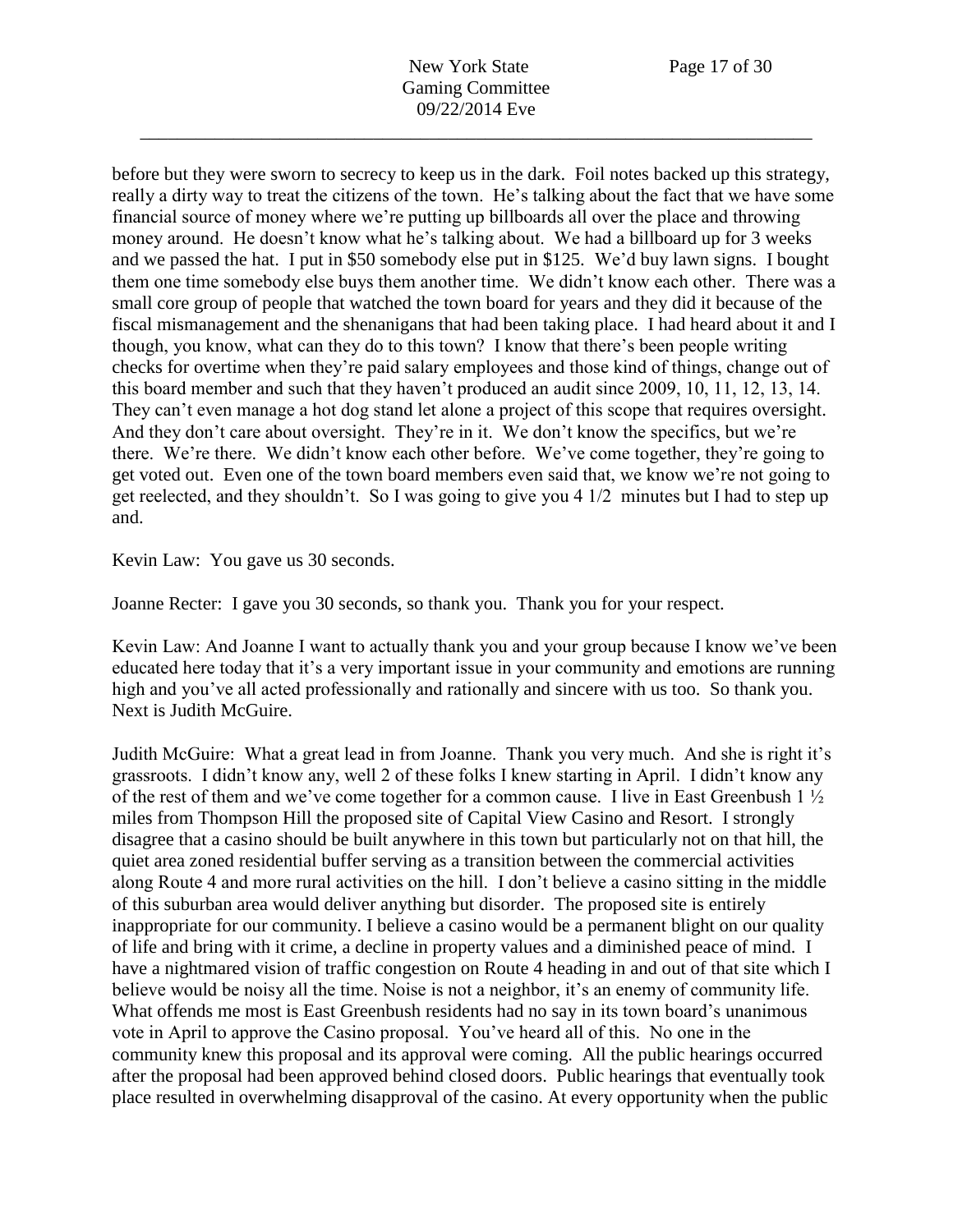voiced its opinions the results was majority disapproval of the proposal. It should be clear that the majority of residents of East Greenbush do not want a casino. The town board's actions on the proposal should not be taken into account because they do not represent the wishes of the residents. Now here's something to think about, on November 3, 2015 there will be a town election. If the casino proposal is still alive it will most likely be a major campaign issue. Given the strong opposition it is highly likely that a least 1 or 2 casino supporters will be replaced by the opponents. In January 2016 when they take office they will likely reverse support for a casino. If this happens, the state gaming commission will have to start the siting process all over and that's another nightmare. Instead of building a casino, our town board should be continuing to seek ways to build up businesses in this area, some of which has already been done, which I believe would be irreparably harmed by a casino taking away their customers and services. Thank you for listening and please visit Thompson Hill to see what we're talking about. Thank you.

Kevin Law: Thank you. Joseph Mulharen. Joseph. Quinton Curtis. Is this Quinton?

Quinton Curtis: Hello, my name is Quinton Curtis. I'm not a professional speaker so I hope you guys give me a little leeway here.

Kevin Law: We'll give you a lot of leeway not extra time.

Quinton Curtis: Thank you. A lot of people I've heard speaking of why they don't want this casino in East Greenbush and I agree with them. People feel that they have been tricked. We have. I mean Albany had the chance for a casino, they turned it down. They said it wasn't right for Albany. But you have the Mayor here today saying East Greenbush is going to be a perfect place for a casino because it's going to bring jobs for Albany. It's going to bring money into Albany. But they did they vote it down in the first place. If Albany is a depressed place, they should have voted for it. They didn't. When the casino came to East Greenbush they said, we're going to create jobs for East Greenbush you are a depressed place. You need the casino for the money. I'm sorry I lived in a depressed place, I lived on First Street between Henry Johnson Boulevard and Lexington Avenue. I grew up there. That is a depressed place. East Greenbush is not a depressed place. We have a great school, it's a blue ribbon great school in that depressed area. What is a blue ribbon school you ask? That's for education, excellence in education. When exams come out they're usually in the top 3 in the Capital District for their test and stuff. I'm sorry if it was a depressed area how come those kids are doing so well in the school? I ask you, it's not a depressed place. I think they say we're a little over 3% on unemployment. The people of East Greenbush should have the choice whether a casino goes into the town. Not Albany, not Schodack, no the people from Nassau, not the people from Saratoga. But the residents of East Greenbush should have the final say. We have not had the say. We found out one of the board members that voted it through with no problem, she had to recuse herself because her brother owns property up there. It took her almost 4 months to find out that her brother owned property? She should have never voted in the first place. We had another board member state, "Well I was lied to so I'm not going to vote for it." So now we have 3 members that are voting for it. We have been lied to. They said all the jobs were going to be for East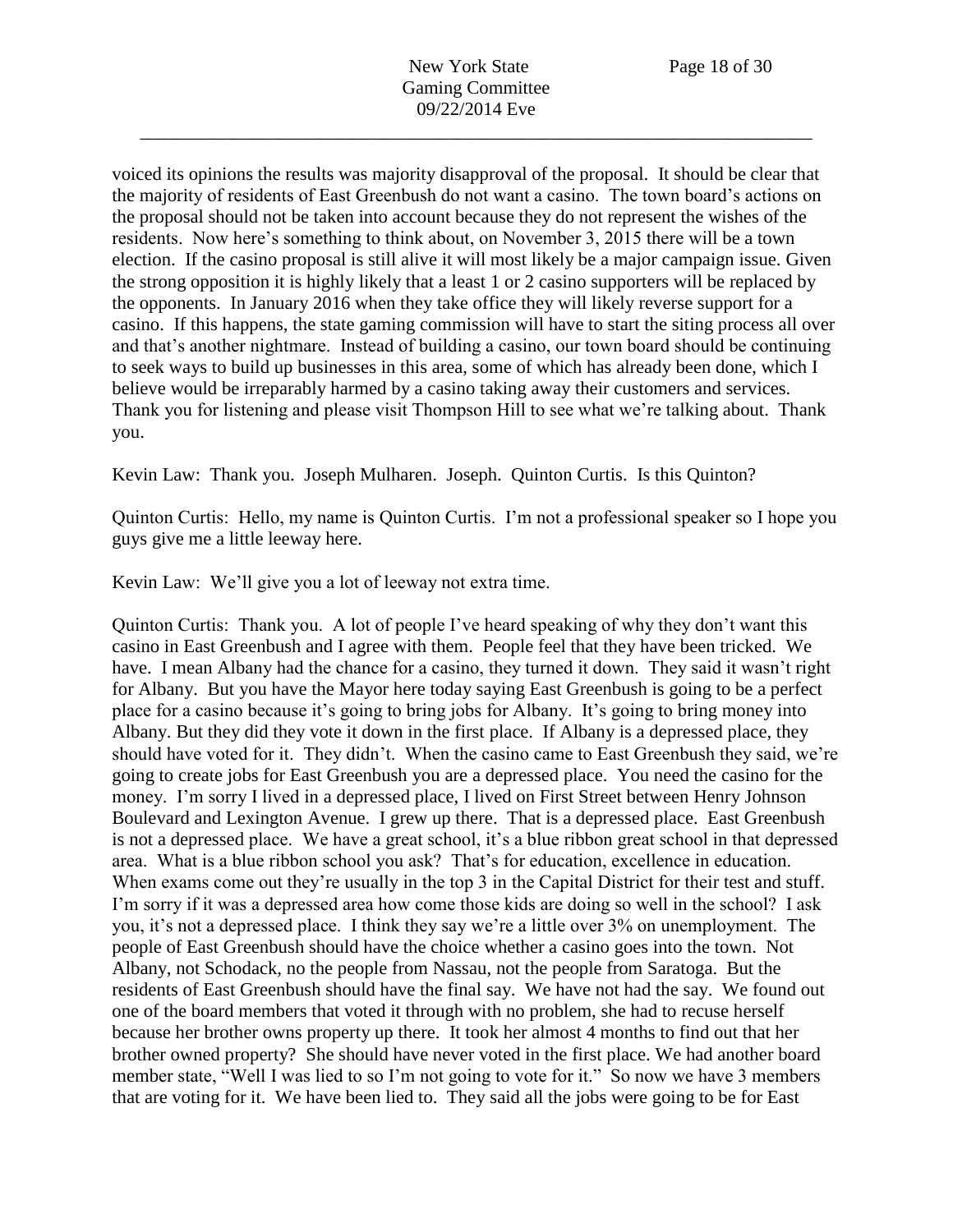New York State Page 19 of 30 Gaming Committee 09/22/2014 Eve

\_\_\_\_\_\_\_\_\_\_\_\_\_\_\_\_\_\_\_\_\_\_\_\_\_\_\_\_\_\_\_\_\_\_\_\_\_\_\_\_\_\_\_\_\_\_\_\_\_\_\_\_\_\_\_\_\_\_\_\_\_\_\_\_\_\_\_\_\_\_\_\_

Greenbush because we needed them. Now they made the deal 25% of the jobs have to come from Albany. We are now giving Albany \$11 million over 10 years. That's a lot. The casino is going to start our 300 room bedrooms, it's now down to 100. The entertainment center that they were supposed to have, world-class entertainment is going to be half the size. Every time we turn around it changes again and again and again. I'm sorry. There's other areas that want the casino, the people back it. You can see them here, they want the casino. East Greenbush is here, they don't want it. It should be up to the people, not special interest groups, not even the politicians, because the politicians are not listening to the people of East Greenbush. It's up to the people. These people here want the casino, they should have it whether it's going to work or not, that's up to see. What it says, not really. Casinos are in the down climb. You look in Atlantic City closing. Across the country down 30%. Is it going to work out? I don't know but it should be only up to the residents of those towns to decide and the politicians should do their wish not of the special interest groups. I see my time's getting short and I appreciate for you to listen to me and it's nice that somebody is eventually listening to us and I hope you people make the right decision. There's other communities that want it, they should get the casino if they want it. Thank you.

Kevin Law: Quinton, you fooled us, you did a very good job. Elizabeth Chinery or Chinery. Okay that's it for the registered and now back to the other list. Noah Carson Nelson.

Noah Carson Nelson: Hello. My name is Noah Carson Nelson like you just said. I work at River's Casino in Des Plaines but I'm from upstate. And it's really important to me that my home region has good jobs and that's why I'm here today. I'm here to tell you what its like to work for Rush Street Casino much like others have today but like I said, I'm a server. I work in the buffet at Rivers Des Plaines outside of Chicago and as a server, tips are the majority part of my total pay. In our industry as I'm sure you know, customers often get free drinks or meals to encourage them to stick around or if something happened with guest service. These comped meals are a big part of the meals I serve, sometimes up to 65% of my day. But guess what, guests who are comped rarely leave a tip. I guess, I think if their meal is paid for by the company they assume the service is as well. And that's often how it is, but that's not the way it is at River's. at most casinos and high end hotel companies those tips are comped on meals because otherwise the comps are like a pay cut for servers, like I said, not where I work. We don't get compensated by the company for those. So, I noticed this and for a few weeks the other services and I tracked the trend for comped meals and calculated what we were making daily from losing from those tips what we might have been making. And over half of us realized that we were losing at least \$100 each week. One of those weeks I discovered myself that I was losing over \$200. when we asked our managers very politely and all that why the company didn't pay on comps like many other companies like ours do, they told us that we should be grateful for the comps because otherwise there wouldn't be any business at all. I was confused as to how we were supposed to be grateful to serving comped meals when we were basically doing it for free and sometimes being taxed on money that we were in fact not making. This is the kind of disrespect that has motivated me to be organizing at my casino for a fair process to gain respect at the job. Other examples of reasons I'm organizing are many instances of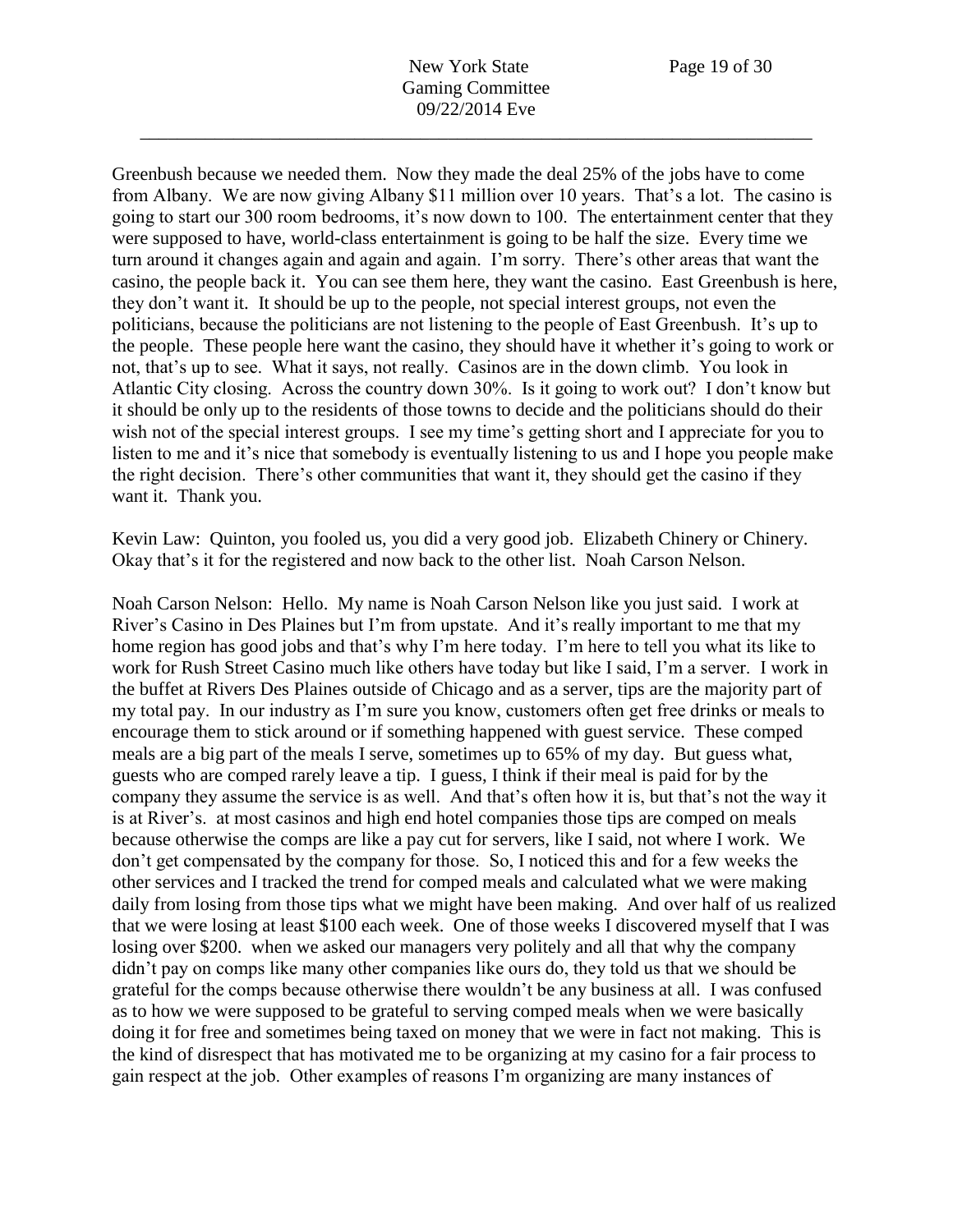humiliation from management and including human resources because I'm a queer person. Like I said these are the kinds of disrespect that I experience daily and why I'm organizing at Rivers.

Dennis Glazer: If you're successful in your organization efforts, do you think the problems that you and some of the other works have been describing would be resolved?

Noah Carson Nelson: From what I know, yes. I haven't done this before but I have mentors who have. I have met with a lot of people who have organized their casinos for a fair process to gain respect at the job before and the working environment has changed for those people. It has become a respectful environment where you don't feel like your tiptoeing around all the time.

Dennis Glazer: Because I guess one of the issues for us to consider is that because of the New York process, there is an agreement in advanced that the workers would be organized, so…

Noah Carson Nelson: I don't know too much about that. I've heard a little. I do know what it's like to work for a Rush Street Gaming Company and that's what I can share and like I said it's important for me to know that there are good jobs in my home region. Thank you.

Kevin Law: Thanks Noah. Okay so we have, we've got about 35 minutes, we've got several more speakers who want to speak and to the extent you want to bring something new that we maybe haven't heard today that would be great because we have heard a lot of you loud and clear throughout the day. We have no doubt that Schoharie wants… So to the extent any of you are still left to sign up and you want to seed your time to us that would be great. We've heard you loud and clear. Same thing we've heard from the East Greenbush Community and we've heard you loud and clear as well. So, as I call out your names, certainly from Schenectady as well, I'm just saying the predominant ones of the day. So as I go through the remainder of the list of you want to seed your time because we've heard you that would be terrific. And so I will now go through the rest of the list. Jacob Rosner. And if you're not here that's even better. Andrew, oh Jacob sorry. I take that back you are here.

Dennis Glazer: You know what they say Jacob, be funny, be brief and be seated.

Jacob Rosner: Well thank you folks. My name is Jacob Rosner. I am the host of River's Casino in Des Plaines just outside of Chicago. I've been there for almost 2 ½ years. I started there at the Canopy buffet as a host and I've now hosted for almost 2 years at the Hugo's Frog Barn Chop House. It's the fine dining steakhouse in the casino in Des Plaines. Each year our work performance is graded in a 5 point scale at Rivers. 1 is the lowest grade you can get, 5 is the highest. At my first annual review I was told I was performing very well, extraordinarily well even but my grade was only a 3 out of 5 and I was told that this did not qualify me for a good raise. For that, I would have had to get a 4 or higher. So I asked my manager, what would I have had to do to get a 4? How can I be better at my job? In no uncertain terms, my manager at the time told me that if I wanted to get a 4, I would have to come in on my off day, not clocked in and scrub the walls. Why should I have to do that? I work hard at my job as a host and I do my job well. It is extremely disrespectful to tell someone that they have to come in on their off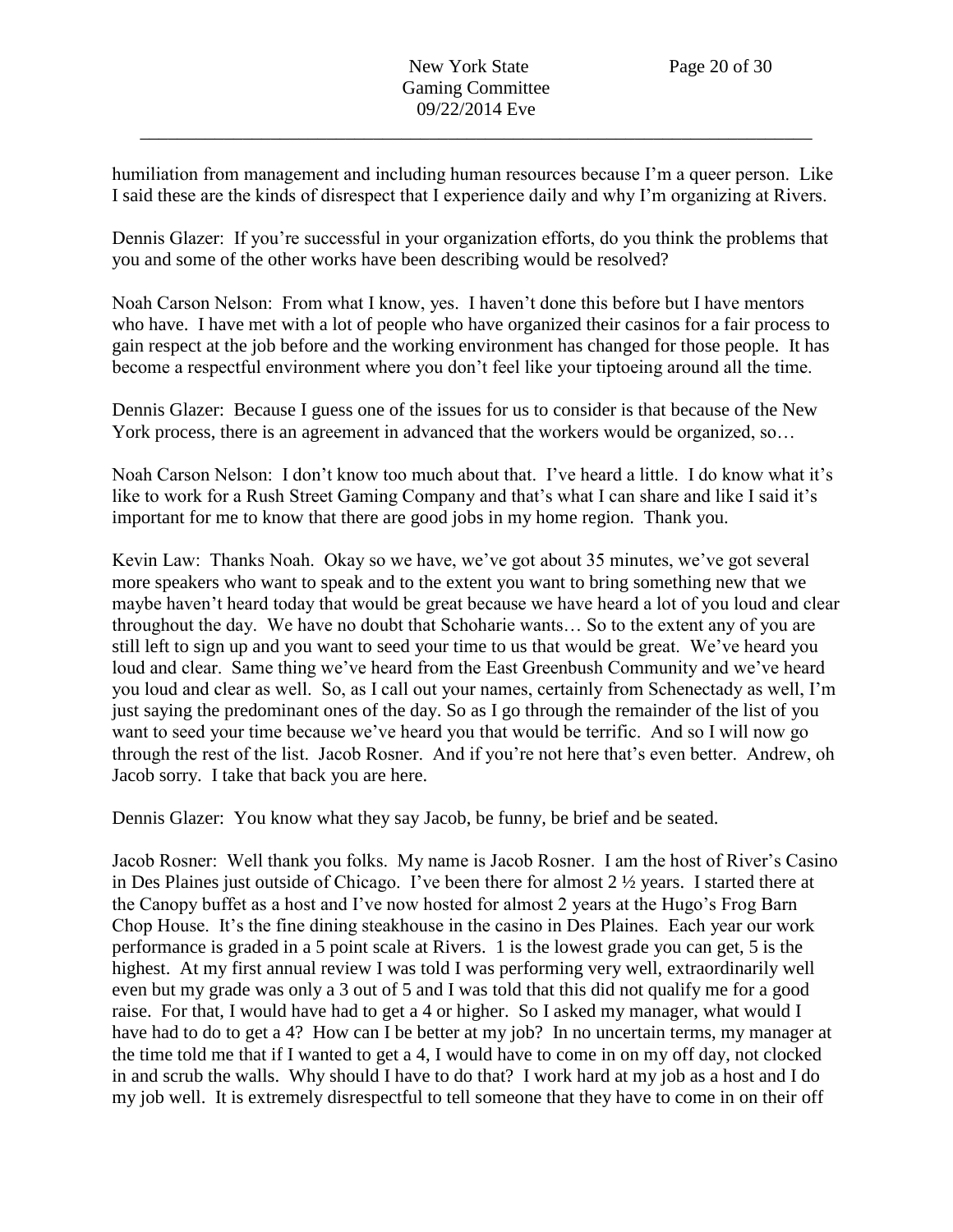day, not clocked in to earn a good grade on the annual review. That's why I am organizing with my coworkers for a fair process so we can put an end to the disrespect.

Kevin Law: Thank you Jacob. Andrew Beresch.

Andrew Beresch: thank you guys for giving me the opportunity to speak this evening. As it's been said, my name is Andrew Beresch, I work at Reform Architecture in Schenectady. We're working on the Mohawk Harbor proposal which the River's Edge Casino is a part of. So a few months ago I graduated college and I was starting my first job, looking for an apartment and I decided I wanted to live in Schenectady. Just commuting through Schenectady every day I realized there was a tremendous amount of enthusiasm and excitement about downtown and specifically the Stockade which is where I now live. I walk through downtown every day on my way to the office and I walk through downtown on my way home everyday. I live about 1/3 of a mild from the Alco location where the casino is proposed and I know I'm still new to the area and maybe there's a lot of nuance I haven't picked up on yet but I see only benefits to a casino on Alco. There's been a tremendous amount of investment and time and energy committed to revitalizing Schenectady. It was once a great city and it's on the right track back to being a great city. I wouldn't have chosen to live there if I didn't feel that way. I wouldn't have chosen to work there if I didn't feel that way. And I think the River's Casino at Mohawk Harbor is a major piece of that puzzle to bringing Schenectady back to the electric city, the great city it once was. And the Galesi Group and Rush Street Gaming I think they're the right people to do it and I was fortunate enough to graduate and have a job upon graduation. A lot of my friends and classmates were not so fortunate. A lot of other people my age not so fortunate. So, by granting a license to put a casino in Schenectady you're helping people my age find a job and you're investing in the next generation of citizens in this city and in this area and helping to pass the torch and leave a good legacy for those who follow after you. Thank you.

Kevin Law: Great. Thank you Andrew. Job well done. Doug Sales or Salis.

Doug Salis: I appreciate your time. I wonder how much you can stand of this but I'll try to be brief if not funny. My family has been in Schenectady since the 19<sup>th</sup> century. Both my grandfather's were Schenectady cops, my dad was Assistance Superintendent of Schools. You heard a lot today about the issues with the school system. I've been working on redevelopment of Schenectady for the last 15 years and as a matter of fact my part-time job is really to give people tours of Schenectady to show how much it's changed over the period of time since we've been working on this. Something I don't think people realize is that over a million people come a year to attend events in Schenectady. 650,000 at Proctors, over 200,000 at the movie theater and probably another 150 and change come to Schenectady Light Opera and Pacific Player. So we are a major regional draw already. We've drawn demographic maps of where the people who visit Proctors come from and it's from hours away. It goes from Utica up to Glens Falls, south to Poughkeepsie and is a major event center for major shows. We actually drawn the Times Union Center from that standpoint. The rebirth of downtown is really a history of the partnerships between the different people that are loving this city and continue to love this city. We've had partnerships with the community college, the Capital District YMCA. You heard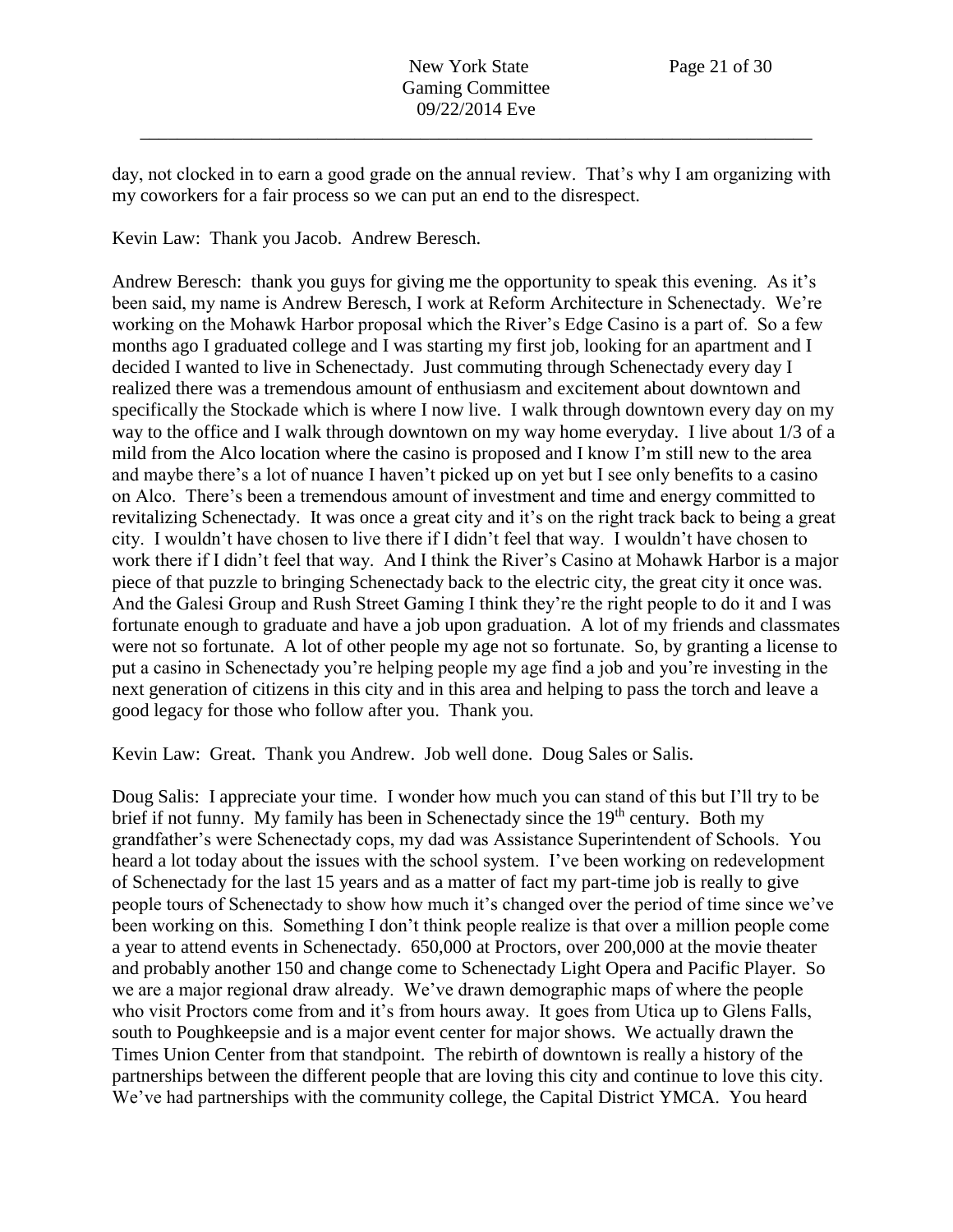Dave Brown speak earlier, the public schools actually have their pool operated by the YMCA. So one thing we know how to do is use private public partnerships to leverage whatever type of funds that are available to us. We're the one county in the whole state that actually has a public authority that reinvests county sales tax dollars back in the downtown and it's been a major, major benefit in terms of us making good use of the properties that we've redeveloped. As far as the Mohawk goes and I think this is the key thing is our area is actually called the Western Gateway. This was the last navigable part of the Mohawk River and where this casino is to be sited is actually at that location. So I closing I just want to say that my family loves the city. My son has come back, he's 24 years old, he's come back, he's opened a cross fit business in the city and we're bullish on Schenectady, we're bullish on the casino and we believe that we can make excellent use of the opportunity we're provided by having the casino located in Schenectady. Thank you.

Kevin Law: Thank you. Susan McGuyver.

Susan McGuyver: Hello again, and thank you. First I'd just like to say how proud I am today to be from Schoharie County and to be for Howe Caverns Casino. And I can't be any prouder of our fire departments that are here today as well. Also the support that we've had today from Montgomery County and from other people in the room. I just can say thank you and thank you to you all for sitting there all day long and for listening to all of us again. I don't think I can say it any clearer to you that our entire county needs this, we want this and we have a heart so big, look at us please, listen to us. I believe that this gentleman is on the list to talk as well, Don Massey. Because if so, I'd like to give the rest of my time to him.

Don Massey: Thank you Susan. I appreciate this opportunity as well. My name is Don Massey, I've lived and work both in Schoharie County and Montgomery County for over 20 years. I've been involved in this process with Susan. I was able to be in the audience when I saw the presentation 2 weeks ago and I think the key for me and I've heard it spoken even tonight here is transformational. This is a transformational process. Just as the folks from East Greenbush are here together on common cause, this is transformational, the people here the rally yesterday at Howe Caverns on a beautiful September afternoon over a thousand people, this has made a difference already in Schoharie County. It's positive impacts in terms of the jobs, in terms of the funding for local government, schools, highways, first responders as we have here, the tax relief for towns, villages and counties. It's an economic engine that would synergize the existing areas already that we have here in tourism, local businesses. There's a trickle down effect. I heard earlier one of the presenters talked about the hard rock in terms of placement and where it has the biggest impact. Not in the middle of nowhere. Well these folks are not from the middle of nowhere and in fact this will have an impact over an enormous region including Montgomery County, Schoharie County, Otsego County at a minimum. Lastly, the ACRC came as well. They're experienced, they have a proven track record, along with Mr. Amo Galaso who has already proven himself for decades in Cobleskill and Schoharie County. Therefore in closing, I just want to say it is our time.

Dennis Glazer: I was just wondering what's going to happen if a fire breaks out back home?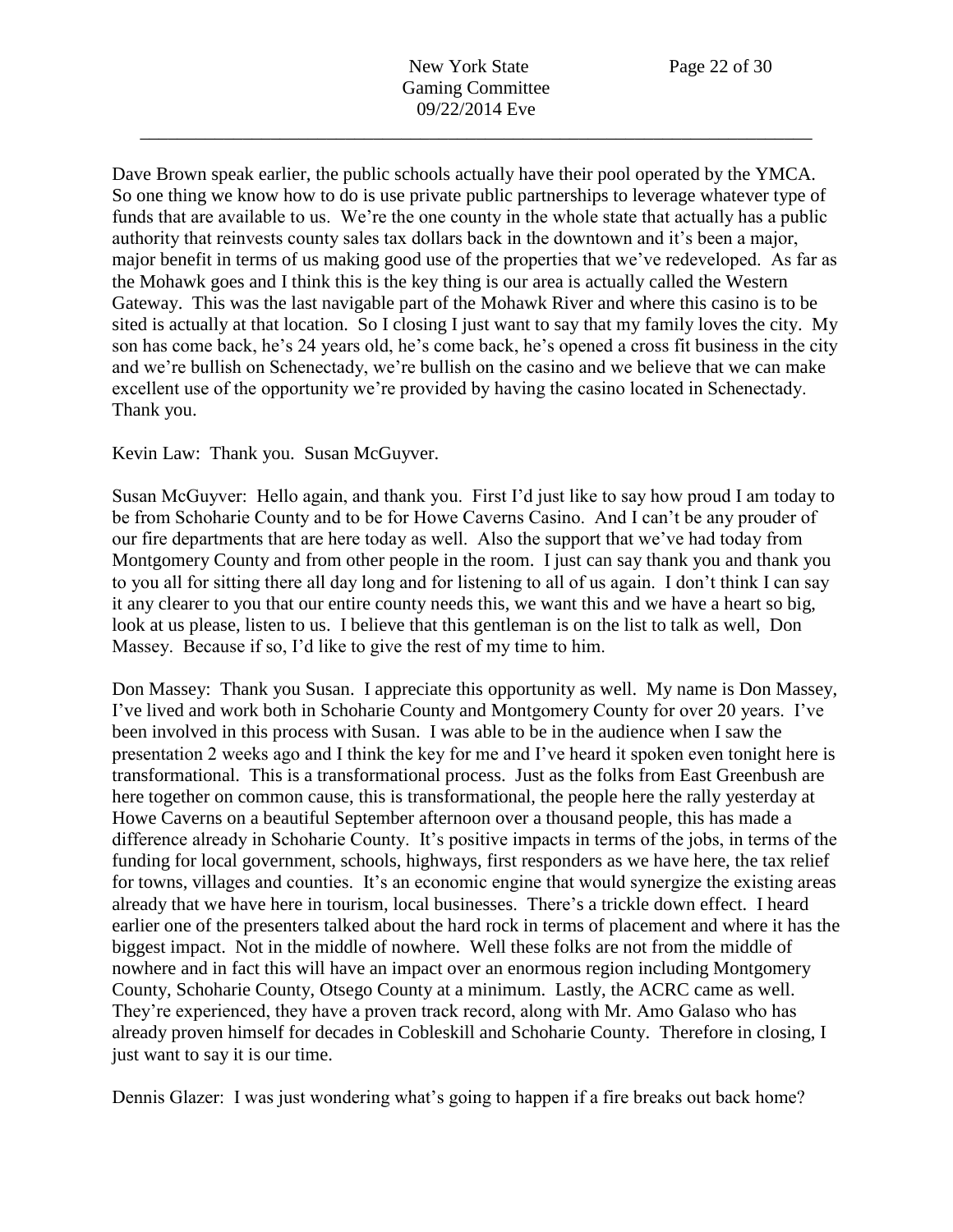Kevin Law: Okay. Thank you Susan and Don. Next up pair Steve Ackerknecht and Brian Kaiser.

Steve Ackerknecht: Thank you gentleman, Steve Ackerknecht and I serve as Vice President of the State University of New York at Cobleskill and I'm here today representing SUNY Cobleskill which is an outstanding college in Schoharie Valley we're all very proud of. As a proud town supporter and community partner, SUNY Cobleskill is confident that the Howe Caverns Resort and Casino projects economic and recreational impact will contribute to the overall quality of life in beautiful Schoharie County. As a partner the college is poised to build upon its current expertise to develop educational programs, certifications, workshops and associate and bachelor degrees to benefit the gaming industry. In addition the Howe Caverns Resort and Casino would serve as an internship site for our students and our existing business administration and culinary arts management programs. Because the college focuses on applied education and career preparation, resort and casino is a natural setting for students to pursue internships and since internships often turn into jobs, students may choose to remain in this area and raise their families. Such career opportunities provide one more reason for our graduates to see Schoharie County and New York State as their permanent home. Once again, on behalf of SUNY Cobleskill, our students, staff, faculty and over 3000 individuals, we thank you for this opportunity to speak in support of Howe Caverns Resort and Casino project. I look forward to the opportunities for the partnership that this magnificent project will bring. Also, as a 28 year resident of Schoharie County and community member and leader I personally am excited about this project as well. The proposal, the casino is an ideal location that will serve as a distinctive destination resort for the northeast, an entity that will provide a significant a number of jobs for local and regional residents. Clearly the Howe Caverns location has excellent access to major New York State highway system, a qualified workforce, a beautiful location and a very safe, and I can't stress the issue of safety in a rural community that you often won't have in inner cities or metropolitan areas and it's truly, truly an area that's a welcome community that will benefit it's visitors in a true resort experience. Truly it's our time. Schoharie County's time, so please take time to consider this proposal, see it from it's complete perspective and see everything we have to offer. We would appreciate that very much. Thank you very much.

Brian Kaiser: My name is Brian Kaiser and I'm the President of the Cobleskill Partnership, a not-for-profit organization that represents roughly 65 residents and small businesses in Cobleskill and I'm here tonight in support of this project. Largely on their behalf but also as a resident of the county for the last 21 years. I have to be honest I've seen a steady decline in the economic conditions of Schoharie County to an alarming state. We've had some successful but frankly the floods of a few years ago devastated Schoharie County. This isn't a matter of want this because it's clear that we want this. This is a matter that we need this. Schoharie County needs a shot in the arm. This in my opinion is the best shot we've had in a very long time and I urge you to grant us that opportunity. We'll do you proud. Thank you.

Kevin Law: Dale Noonaman.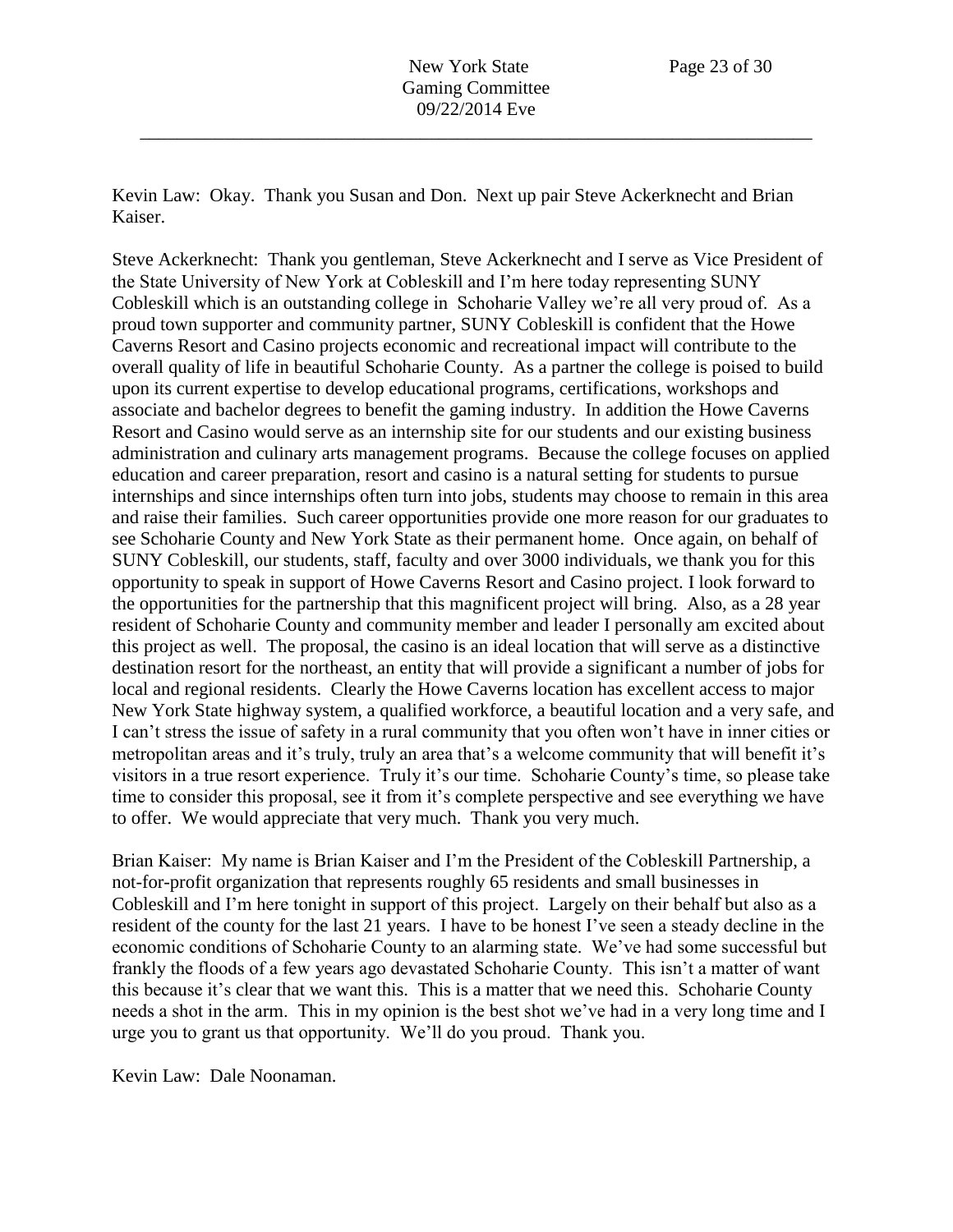Dale Noonaman: I just want to say one thing, you talk about the firemen. These firemen are here but there's a whole bunch of firemen that couldn't be here because of what they had to do to cover. We need shot, this is what East Greenbush is saying, they don't want it. We want it. Thank you.

Kevin Law: Thank you Dale. Thank you Dale. Len Welcome.

Len Welcome: Evening, yes, my name is Leonard Welcome, I'm a Rensselaer County Legislator from District 1 the City of Troy. I'm speaking in support of the City of Rensselaer's proposal for a casino. There are 2 main reasons for this: number one is its location. It's by far the best location of all proposals. Rensselaer is directly across the river from the State capital and just south of the city of Troy which is the largest city in Rensselaer County. It has a first class train station right next to the site. It's only 3 miles from the international miles. It has easy access to major highways north, south, east and west and also has access from the Hudson River. The second reason I love this proposal is its entertainment product. The Hard Rock Café is a first class international internment business. The Hard Rock will draw people from all over even if the gambling economy slows down at times, the Hard Rock will definitely keep it going. I understand whatever site you chose will create jobs and will help the local community however I believe the Hard Rock can keep this gaming and entertainment casino going for the long haul. I encourage this Board to consider city of Rensselaer. Thank you.

Kevin Law: Kristen Diot. Kristen? Larry Novik. Christy Fretcio. Diana Jackson. A lot of people told us earlier that their neighbors made the same points they were going to make and they were leaving. So I guess these were some of them. Sara Blood. Jim Connell or Connell. John DeFrancisco. They must have all been on that same bus. John DeFrancisco coming up.

John DeFrancisco: My name is John DeFrancisco, I represent the third ward and sit on the Common Council in the City of Rensselaer. In my time on the council we have passed two budgets staying under the 2% cap. In doing so we have raised fees, reduced manpower and services to comply with this and other mandates along with the cost operating our city. Rensselaer has 66% of nontaxable income in our city. This is an unfair burden to the residents of Rensselaer as our costs go up. Our citizens are the breaking point. Any increase is forcing those on low to moderate income, fixed income and our senior citizens to abandoning their homes and dreams by way of foreclosure or sale. This is not what they thought would happen to them when they made their investment. The pride of ownership is disappearing in Rensselaer because they can no longer afford the cost of their home. This does not mean they buy a new smaller house in another community but are forced to face the rest or the end of their life living in uncertain terms to survive not as they had planned, because they can no longer afford to pay for their house, taxes, utilities, medical and prescriptions, food, gas, insurance and transportation along with every other increase we face. Many have to make the tough decision of what they can live without to continue. It is heartbreaking talking to residents who cannot afford to pay or have to cut everything they can and are struggling to make it. They're on the verge of being forced in their life as they know it and planned because of the cost of ownership is more than they can now afford. The city is an old one and our infrastructure is collapsing beneath us. The cost of repairs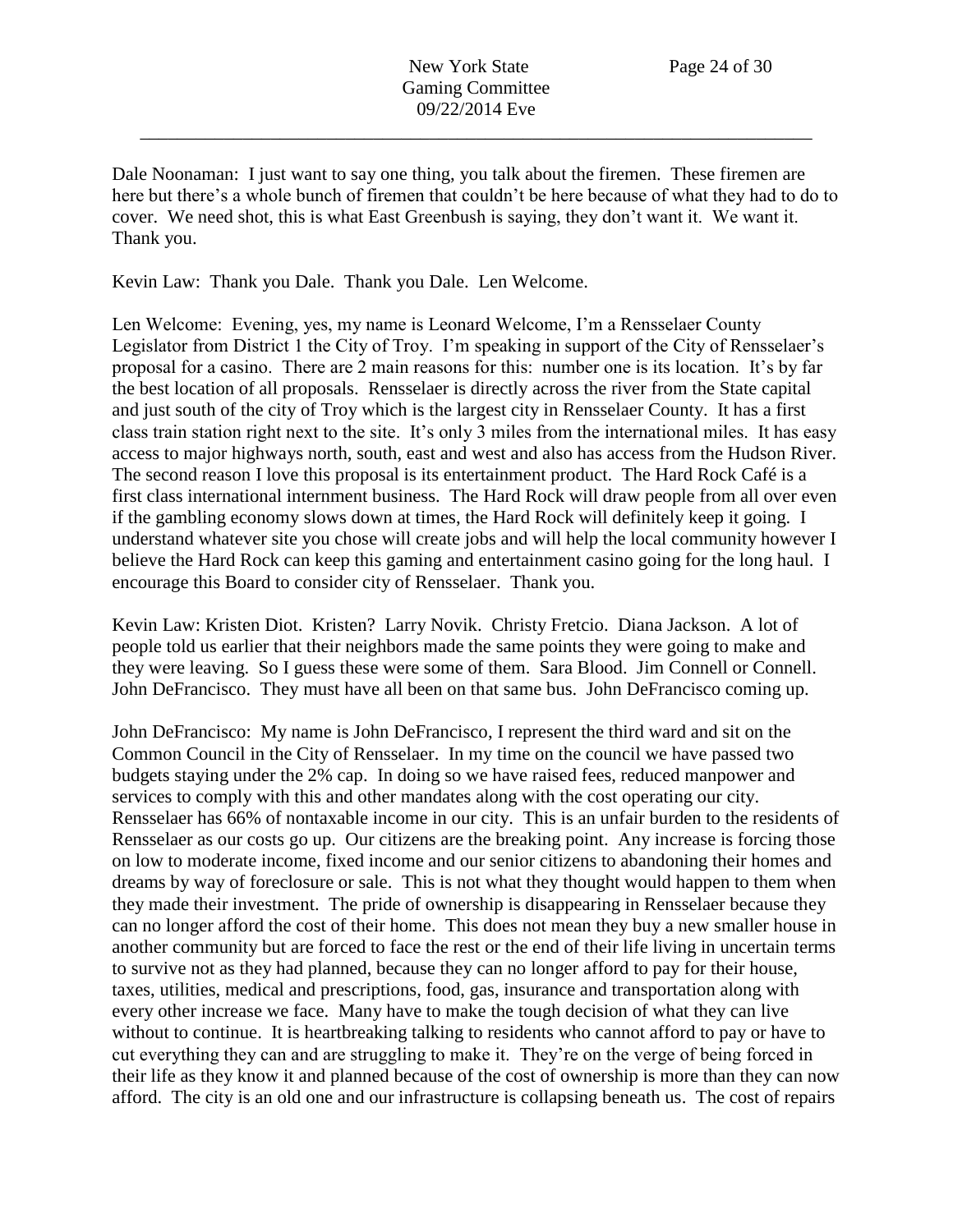along with the cost to operate our city will only go up as everything else does. The city did not get to this point from mismanagement. Our city and the people have reached the saturating point and can absorb no more. We have demonstrated the need and support to bring a casino to our city. We will face different challenges if selected but believe we can stay on top of them. The road we are on now is consuming our city's residents. We were once the middle class, now we see our demise and are going the way of the dinosaur. Our city needs help. Please make Rensselaer a destination the state can be proud of not residents forced to move out of. Thank you.

\_\_\_\_\_\_\_\_\_\_\_\_\_\_\_\_\_\_\_\_\_\_\_\_\_\_\_\_\_\_\_\_\_\_\_\_\_\_\_\_\_\_\_\_\_\_\_\_\_\_\_\_\_\_\_\_\_\_\_\_\_\_\_\_\_\_\_\_\_\_\_\_

Kevin Law: Thank you. Thank you John. Patricia Beatle. Patricia. Bobby Reno or Reno. Joanne Conway. Joanne.

Joanne Conway: Anyway my name is Joanne Conway I've lived in East Greenbush for 26 years. My husband I raised 2 beautiful boys in this beautiful community. I don't want a casino in East Greenbush. I just have 2 really quick points. The Mayor's of Rensselaer and Schenectady have spoken. Legislators from the Howe Caverns area have spoken. Where is East Greenbush Supervisor Keith Langley? 2 weeks ago he sat with the developers at their public meeting so why isn't he here to stand with the residents? He isn't here because he knows the residents do not want the casino. Mr. Langley is looking out for the interest of the developers not the residents of East Greenbush. Second, the Supervisor who spoke earlier is not elected. He was appointed. He is not the voice of the community. Thank you.

Kevin Law: Thank you. Charles Moore. Charles Moore. I'm sorry. Scott Gordon. Guys we've done great all day, let's not ruin it now. Scott Gordon. Alan Rosenberg. Maurison de Absalom. Reverend Philip Grisby. Ronald Quartaman. Almost there folks. Lisa Walters. Art Barelle.

Art Barelle: Thank you very much for this opportunity. My name is Art Barelle and I am a third generation small family business owner in Cobleskill. I've lived there my entire life. I'm also a member of the Cobleskill Planning Board. I believe that we have the most shovel ready site in the entire process. We already have an approved functioning PDD. The water park is already approved with municipal water and sewer. We only have to tweak the seeker in completing minor subdivision and that's it, we're going to be done. Our board is very supportive in the project and we look forward to completing this project in a timely fashion. We have a project that meets the Governor's Mandate wonderfully and I think it's been pretty well expressed here that we do. We have tremendous public and political support as you can see in here. And our revenue projections are competitive with the least harm placed upon a Racino in our neighboring county of Saratoga. Our development team are experienced and well founded and funded and we have I believe our casino operator is here somewhere, there he is. Jim. I just want to publicly thank you for giving us an opportunity because we haven't had that many. We don't have Proctors, we don't have the Times Union Center, we don't have a flat track, we have 30,000 people. We've been through floods and everything else and being in the Planning Board I've watched this for the past 12 years and there's hardly even a subdivision or a lot line adjustment. They talk about Lowe's and Home Depots and Big Boxes, we lost our Lowes. We didn't get a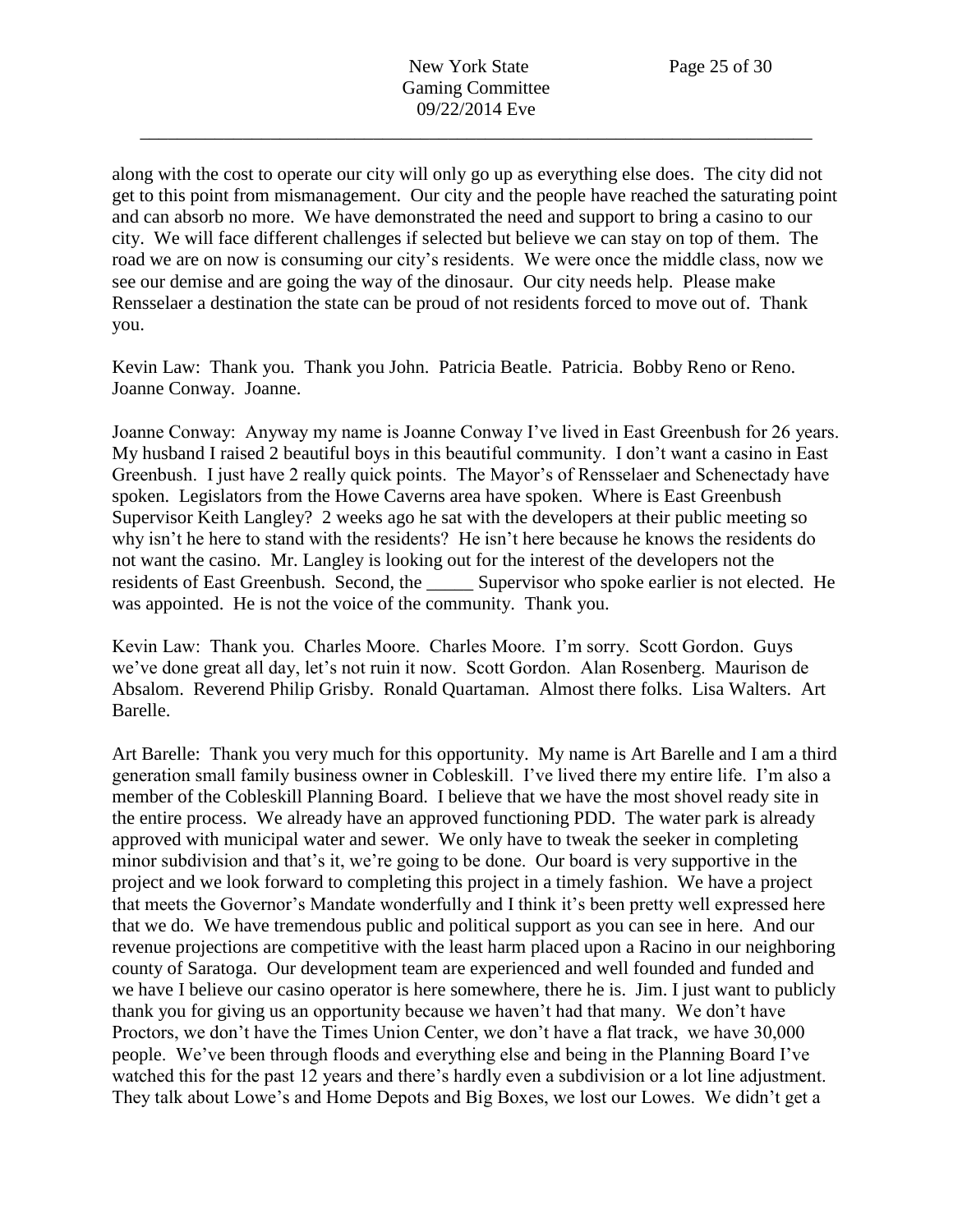Lowe, 2006 came and we had Lehman Brothers and we had the housing bubble and the downturn hurt us and then on top of that we get hit by a flood and people like Susan saved us. She kept her business going and kept these people employed. And I remember how she did that and it was great and she inspires me to keep going with my small business that's faltering. So Schoharie County has the greatest need in my opinion and please make it our time, please. Thank you for your time.

Kevin Law: Thank you. Rich, Rich and Rita McLean. Is Rich and Rita here? Coming up.

Rita McLean: Hi, my name is Rita McLean I live in East Greenbush for over 30 years. I am here to support the casino. Not only will it help East Greenbush, it will help the surrounding communities. I don't know what the Saving Greenbush Group is trying to save. We hardly h save any businesses, 9 and 20 is like a ghost town. Our town park the water is polluted. Hampton Manor Lake is polluted. The town needs some businesses now to help with our taxes and I do believe the majority of the people in East Greenbush support the casino.

Rich McLean: Hi, my name's Rich McLean. I've been a resident of East Greenbush for 57 years cause my family has lived there forever. I help pass out a lot of signs in East Greenbush and I also pass out a lot of signs in Cohoes, Waterford, Green Island, Troy, I worked in a local black op plant and all my customers and everybody of my residence, all that I talk to, and I've also got like 400 signatures for the casino and everybody I deal with all think that East Greenbush is the best location. And I want to thank you.

Kevin Law: Thank you John, I mean Rich. Thank you Rich. Next is Nasa Molesky. Niser or Nasa?

Nisa Molesky: Okay my name is Nisa Molesky and I've been a resident of Rensselaer County for almost 59 years next month is my birthday in case anybody's writing this down. And I was born and raised in East Greenbush. 5 years ago we moved to Castleton and if you bring the casino to East Greenbush the taxes they say will go down and if that happens I'll move back to East Greenbush. So I ask you to bring the casino to East Greenbush. If you go up and down 9 and 20 like Rich and Rita just said it's like a ghost town. Most people don't like change, but ask yourself why not help our town. Bring the casino to East Greenbush. Thank you.

Kevin Law: Thank you. Thank you Nisa. Richard Kline.

Richard Kline: Good evening my name is Richard Kline and I've been a resident of East Greenbush for 55 years makes some of the other people like newcomers. I want to address a couple of facts. Number 1 they talk about how we're being funded, Save East Greenbush, I'll tell you exactly how we're being funded. My wife and I have given \$175 along with all the other people, \$50, 75 because we believe the cause is worth it. And to let you know it is not tax deductible so that is not a motivation at all. Basically what I was going to do was come up here and tell you that we don't want it and we don't need it and give you all the reasons, but I think you heard that before haven't you?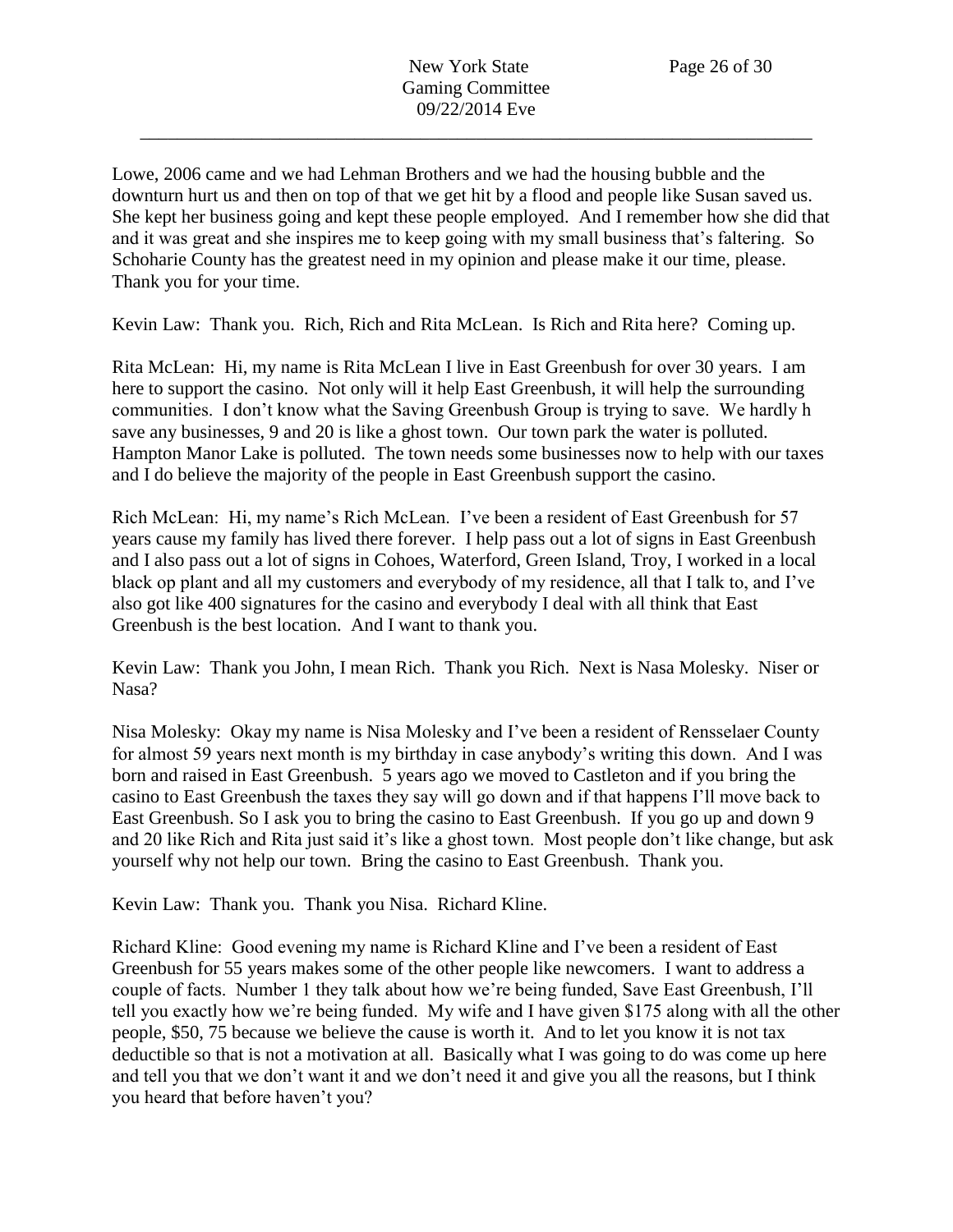Kevin Law: A little bit.

Richard Kline: So I took 1 minute that's all I need. Thank you.

Kevin Law: Thank you. Thank you Richard our last speaker is scheduled Lynn Schultis. Is Lynn here? Well Lynn's not here you come up and be the last speaker. And then I'll have some of our closing comments to make about process going forward.

Oh thank you so much.

Kevin Law: Can you state your name for the record please?

Mora Ryan: Yes Mora Ryan and I'm a resident of East Greenbush and have been since 1989 and I ha already shortened my comments because I had listened to you all day, I couldn't get here earlier. I'll shorten them even more but I want to thank you for letting me still get up and speak because I've never been politically or a political activist, not paid, I have bee kind of watching my town but have not been actively engaged. I have never opposed development in our town so I want to thank all of my new found friends that I didn't know before this all happened because they went out there and they took notice from the startling news from our town board. They did their research. They found one another and they passionately came together and started talking about this and learning and getting intelligent information. so that was one thing that I really wanted to point out and then I'm going off script here now so I apologize for that but I have to address the fact that when Ed Gilbert got up here and Mr. Torino and the other people who are opposed, they are really mischaracterizing all of us, not paid, all self done. We have never know each other before. We are very concerned and compassionate about our town. We see growth. We know there's growth. We're concerned about the town board. I think that it's misinformation that they're giving you about the distance. I didn't know how exactly close it was until Capital View said it's 3200 feet away or  $\frac{3}{4}$  of a mile away and it's merely invisible, but those are killers for me. I mean I can walk to the casino from my house and I live next to Eric. So <sup>3</sup>/<sub>4</sub> of a mile is nothing. And nearly invisible, that wouldn't work for me, if I had a daughter I wouldn't send her there either. And I'll finish on this note, the last speakers who are in favor of the casino said, "What are we trying to save our town from?" We're trying to save it from mismanagement and outside disingenuous private developer who is not local and on trusted. And oh alright I lied, one more. The 9 and 20 business owners probably would be offended by some of the characterizations of that as well. And all of us in the town we try to at least the ones that are sitting here in opposition of this casino we do patronize those towns and so we do go to Sweater Venture and we do go to the book store and we do go to the Hoffman's and we go there. It is a thoroughfare it was poorly developed from the get-go which makes it hard for them, but it's not a ghost town and there is development and we're against the casino. Thank you gentleman so much for your endurance.

Kevin Law: Mora thank you. Alright. Folks. What's the deal guys. I know we're closing at 8:00. But you signed up, where did you sign up? How come I don't have your names on the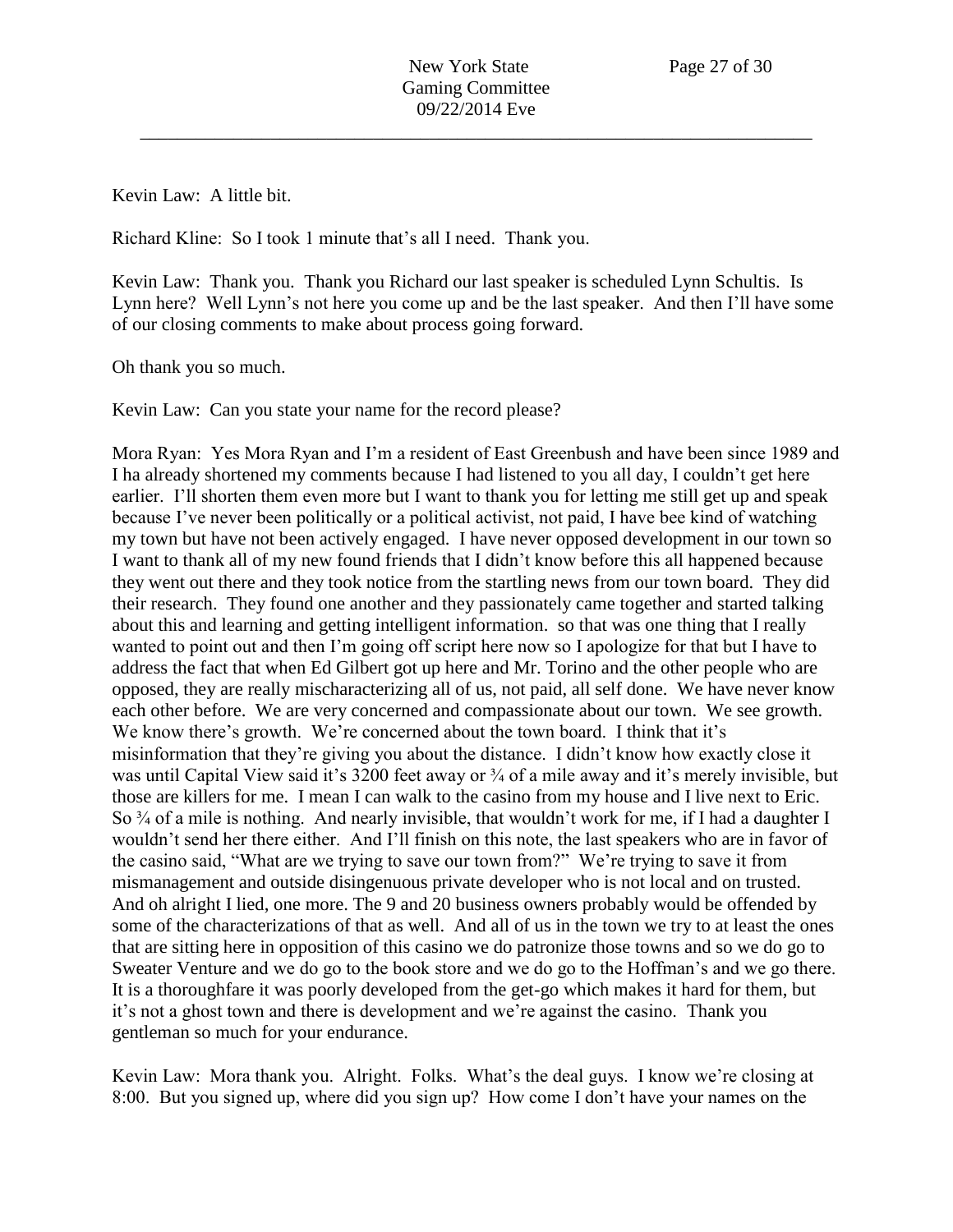list? I'm going to suggest something work with me here guys, we've just gone through 142 speakers. Thank you and we try to treat everybody professionally and with respect and I told you we all need to travel now to Poughkeepsie because we've got to do this for 12 hours again tomorrow and remember we've volunteers which is great, which is great we love the spirit. So in law school I was taught a lesson that when you've made your case sit down. And don't try to, so unless you guys have something that we haven't heard, we've heard you, we've heard you today and we respect and we appreciate. But so if there's a point that you haven't made and you signed up to speak we'll let you speak.

Male: I think I have a very interesting perspective on the issue being a student in the local area.

Kevin Law: Okay we're going to take you and the gentleman who did say he signed up with one of the men over here right? And are you from East Greenbush and are you going to say anything that we haven't heard since 8:00 this morning on that project? Alright we've got 3. we're going to take one from Schoharie, one from East Greenbush and where are you from sir? East Greenbush too. Alright you guys could split it. Come up first son, or sir.

Austin Trakowski: Hello there, my name is Austin Trakowski. I'm a resident of Schoharie County as well as a student. Currently I'm a senior on Cobleskill-Richmondville High School. I think I have a very interesting perspective to bring to the table today. You've heard from the adults and I'd like to bring the perspective of the youth here. So thank you. So as you know 2007 the financial crash hits. My family gets hit the hardest. My family used to own Superior Flooring the business. We used to go around, we were contractors and we would go from house to house making money. That stopped in 2007. You see we went from a full house to 2 rooms, 2 years later we had 4 rooms, 3 years later I got my own room. You see economic opportunity in Schoharie seems to be a thing of the past if you happen to be somebody that lives there. Looking past the numbers and figures, seeing old boarded up shops and houses, you can see our economy has gone through a decline. Now as a student here, I can say that the economic development of Schoharie is reflected in our academic performance. Test scores are down. My text books are held together with tape and glue. We don't have the money to keep any of our programs, sports, clubs and every activity that you can think of is on the chopping block. Now I used to be opposed to this for moral reasons, but after seeing the numbers, and additional 40% to school growth here in our budget, there's no reason that I could possibly ever want to opposed something that would give the students exactly what we need in our county area. We are a hard working people in Schoharie and I can personally attest to this. My family has been a strong one of laborers and people that work very hard for their daily bread. We went from people opposing any sort, we never took handouts, never anything like that. We started having to go to food banks. We started having to go to all kinds of charities, we never thought we would have to go to, and used to give to, but we had to fall back on our principles in the face of necessity. I think that this proposal to put a casino in our community would be the perfect opportunity that Schoharie would be very happy to see as you can see from our numbers here today, to create our own economic opportunity for our region which we have been deprived of for my entire lifetime. I have lived here 17 years and never before have I been so supportive of a measure outside of my own self interests. I've only been in politics for about 2 ½ weeks. But let me tell you here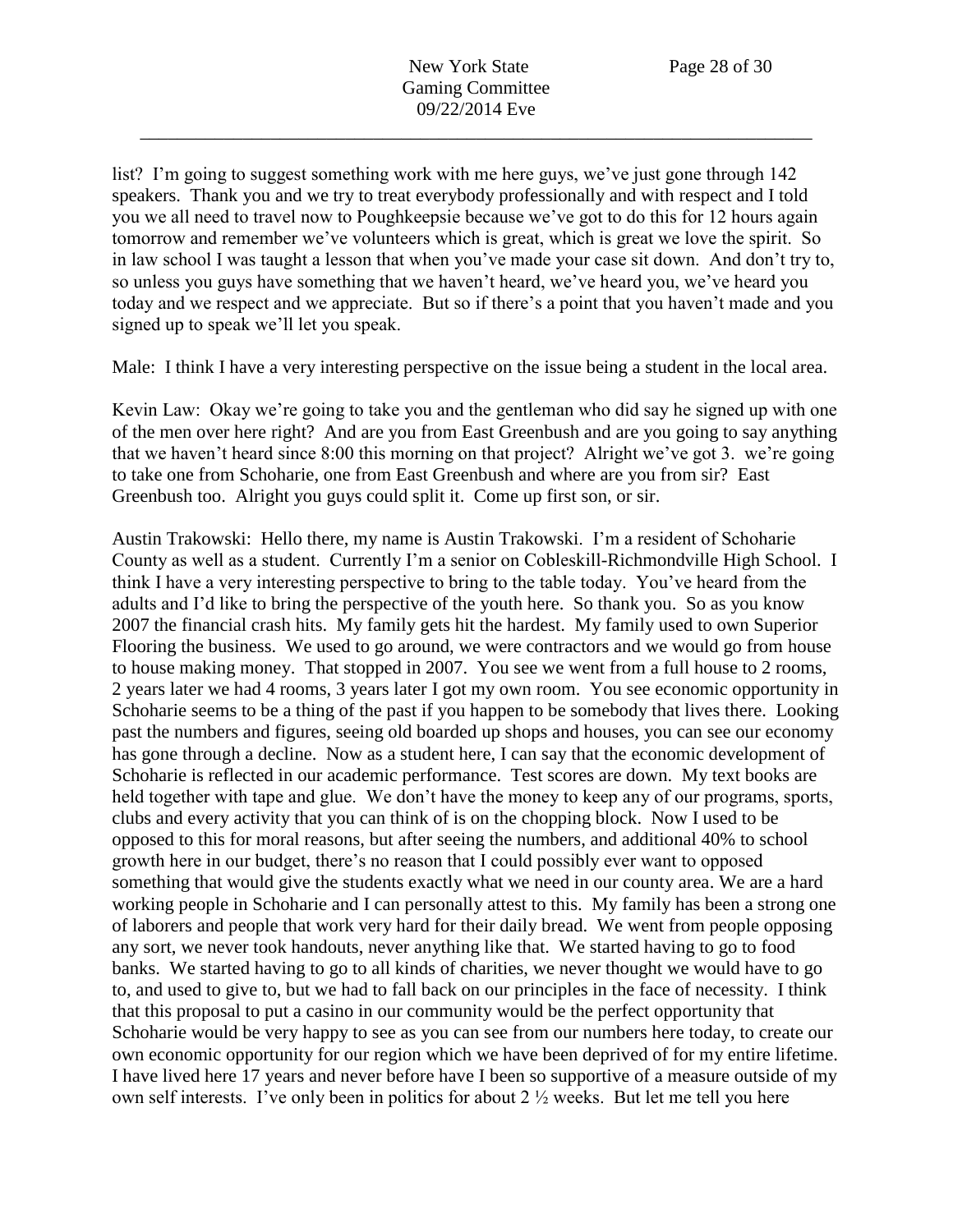today, this proposal to put this casino and resort inside of our community is exactly what we need and I don't think anybody here in these yellow shirts our in our county can actively oppose this for any reason beyond that of moral opposition of anything of that nature. This is the most important thing that I have spoken for in my entire life and I have MC'd a spelling bee. This is the relief Schoharie County needs. This is what I came here, took my time off, I'm going to be up until 1:00 in the morning doing my homework tonight, but you know what, moving forward I would love to keep my family here. This is what we need. I don't think there's anyway anybody could say anything to the opposite effect. And I thank you for your time listening to me here today and letting us all speak in front of you.

Dennis Glazer: Austin. Enjoy law school.

Kevin Law: Okay. Very good. Actually you know hearing Austin and hearing a young man who moved to Schenectady and got a job in Schenectady and wants to stay there and hearing that young woman Samantha before, I feel good about the future of Upstate New York. How about you both do 2.

Frank Copper: I'm Frank Copper from East Greenbush and I think you've heard a lot from people like me who oppose the casino but it's interesting and I hadn't expected the people here from other venues, Schenectady, Schoharie, Rensselaer and I think the casino might be for a variety of different reasons a good fit for those areas but I don't believe it is for East Greenbush. I also think just to go back and maybe correct a little bit of a misconception regarding the referendum because you did ask someone who is affiliated with the town why there wasn't a referendum regarding the casino. And I was unsure of what the answer was in that regard. But most individuals in East Greenbush I think would agree that a referendum formal or informal would have shown heavy opposition for the casino. And I don't think there's that much doubt in that, but obviously a lot of stories are going back and forth. That's all I have to say. Thank you.

Kevin Law: Thank you. State your name for the record.

Les Apple: Hi, my name is Les Apple. I've been a business lawyer in the Capital region my entire career . I live about a mile from the site. And yes I'm opposed to the casino but for a number of different reasons. I've been a champion of economic development. The purpose of this constitutional amendment and your gentleman's job is not to confuse economic development with really saving desperate politicians and we have resources in this state that have been so underutilized for so long. We've got a beautiful bucolic area, already a destination resort in Schoharie County. You have two beautiful rivers in Schenectady and in Rensselaer. Okay, these are resources and so underutilized in New York State and a wonderful opportunity. Not to take a bulldozer through a bucolic neighborhood which is insulated unto itself with beautiful woods. So I urge you really to fulfill the mandate of economic development not to just to try to cater to politicians who've made their side deals with slick lobbyists. Thank you.

Kevin Law: Alright. So folks on behalf of the panel, I want to thank you all for coming out. An individual I think it was reported earlier today asked me, "Well are these things is this public